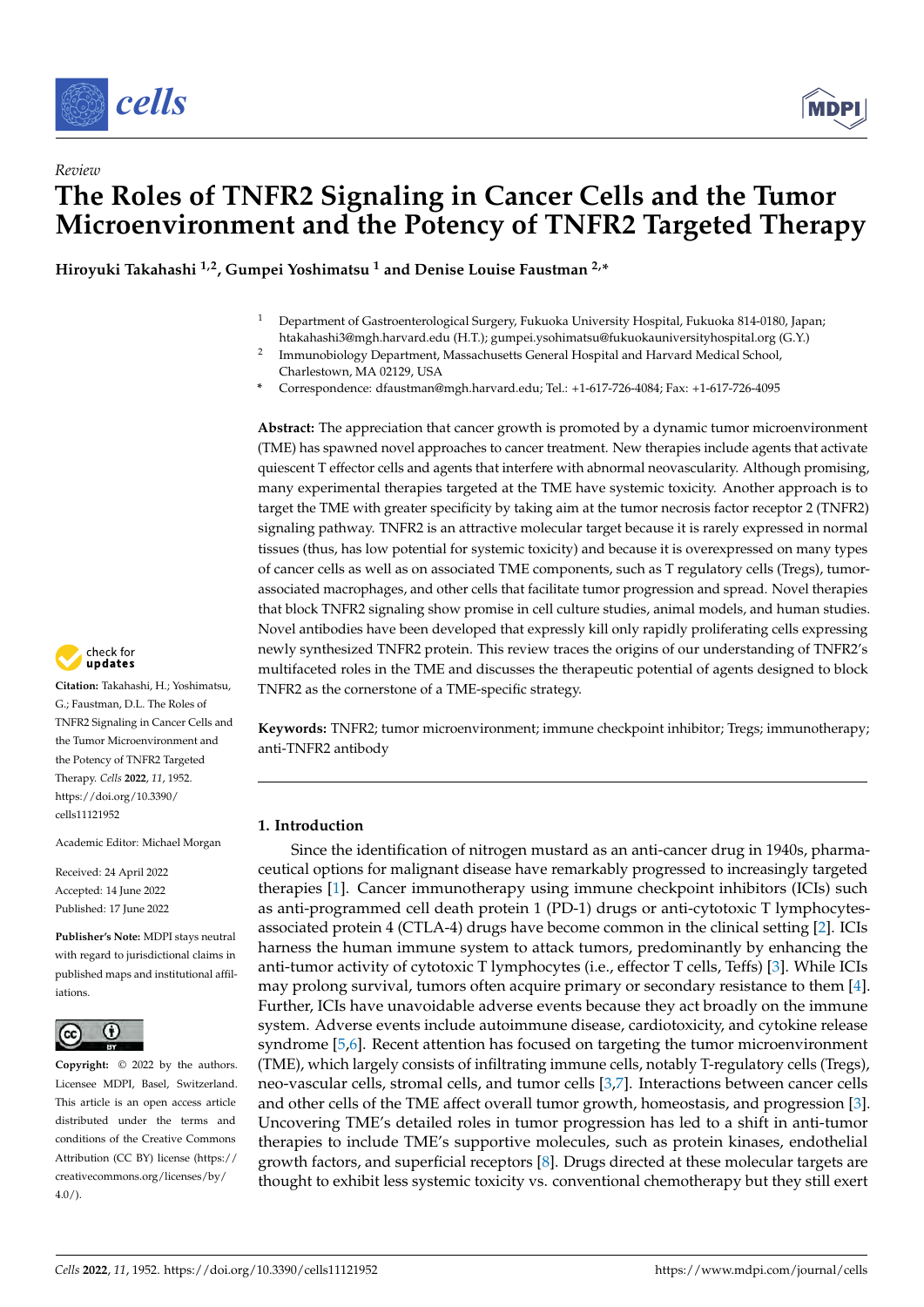systemic effects [\[9](#page-16-8)[,10\]](#page-16-9). Thus, the ideal anti-cancer strategy for the next era may require targeting molecules more specifically expressed in the TME.

One component of the TME is tumor necrosis factor (TNF) and its receptors. TNF is a unique cytokine that exerts two distinct actions depending on its two receptors; one is tumor necrosis factor receptor 1 (TNFR1), which initiates inflammation and tissue apoptosis and/or necrosis depending on the cell type affected, and the other is TNFR2, which modulates the immune system and tissue regeneration [\[7,](#page-16-6)[11\]](#page-16-10). Although both receptors are part of the human TNF superfamily, they are linked to separate intracellular signaling pathways. The TNFR1 surface receptor is linked to a cell death pathway, while TNFR2 is linked to a cell proliferation pathway. Consequently, TNF-related signaling may exert both tumor promotion and suppression [\[12\]](#page-16-11). While TNFR1 has been widely studied with respect to the TME, TNFR2 has received scant attention. One possible reason is that TNFR1 is diffusely expressed on mammalian cells, so it was identified much earlier than TNFR2 [\[13\]](#page-16-12). Yet, as more knowledge emerges, it has become apparent that TNFR2 is overexpressed in many cancers and in other cells of the TME, while it is rarely expressed in normal tissue. Therefore, a greater understanding of this axis may yield clinical benefits for cancer patients. In this review, we outline recent developments in the pathophysiology of TNFR2 signaling in the TME and the benefits of targeted therapies that block TNFR2 signaling.

#### **2. The Structure and Function of TNF/TNFR**

In 1975, Carswell and his colleagues initially identified TNF as a cytokine that leads to the necrosis of tumor tissue [\[14\]](#page-16-13). Indeed, TNF stands for tumor necrosis factor. However, TNF has become recognized as a multi-functional molecule that controls tissue homeostasis in various and paradoxical ways, including proinflammation, regeneration, tissue necrosis, and cell proliferation [\[15](#page-16-14)[,16\]](#page-16-15). This 34 kDa cytokine can be both a cytokine and found in the serum. TNF is also a type II transmembrane trimeric protein and a representative member of the TNF superfamily (TNFSF), consisting of 19 ligands and 29 receptors in humans [\[17\]](#page-16-16). TNF is composed of trimetric molecules and works by being membrane-attached (mTNF) or a solvable form (sTNF). The latter is cleaved from the stalk region on cellular surfaces by the metalloprotease TNFα-converting enzyme (TACE) (Figure [1\)](#page-2-0) [\[18\]](#page-16-17). Activated signaling through TNFR2 by mTNF binding is usually more effective than stimulation by sTNF, which can be triggered only by an intact trimetric ligand [\[17\]](#page-16-16). Additionally, while mTNF activates both TNFR1 and TNFR2, sTNF activates only TNFR1 because sTNF binding to TNFR2 lacks secondary clustering of initial trimetric TNF-TNFR2 complex [\[19\]](#page-16-18). Tight trimerization is required for downstream signaling. TNF is produced by various cells, including activated macrophages, Teffs, fibroblasts, and keratinocytes, while production is suppressed by some immunomodulatory cells, such as Tregs and mesenchymal stem cells [\[20](#page-16-19)[,21\]](#page-16-20). Lymphotoxin alpha (LT $\alpha$  or TNFβ), another soluble ligand belonging to TNFSF, and progranulin (PGRN), may also interact with these two receptors [\[22](#page-16-21)[,23\]](#page-16-22).

TNF receptor super family (TNFRSF), a member of type 1 transmembrane receptors, has co-evolved together with TNFSF, acquiring diversity by genetic duplication or transposition [\[24\]](#page-17-0). The TNFRSF consists of the ectodomain, transmembrane domain, and intracellular domain, usually from either a parallel or antiparallel dimer  $[25]$ . While the parallel dimer exposes the ligand binding site that activates the downstream signal pathway, the antiparallel dimer buries the ligand binding site to block activation when stimulated by an antagonistic antibody [\[17\]](#page-16-16).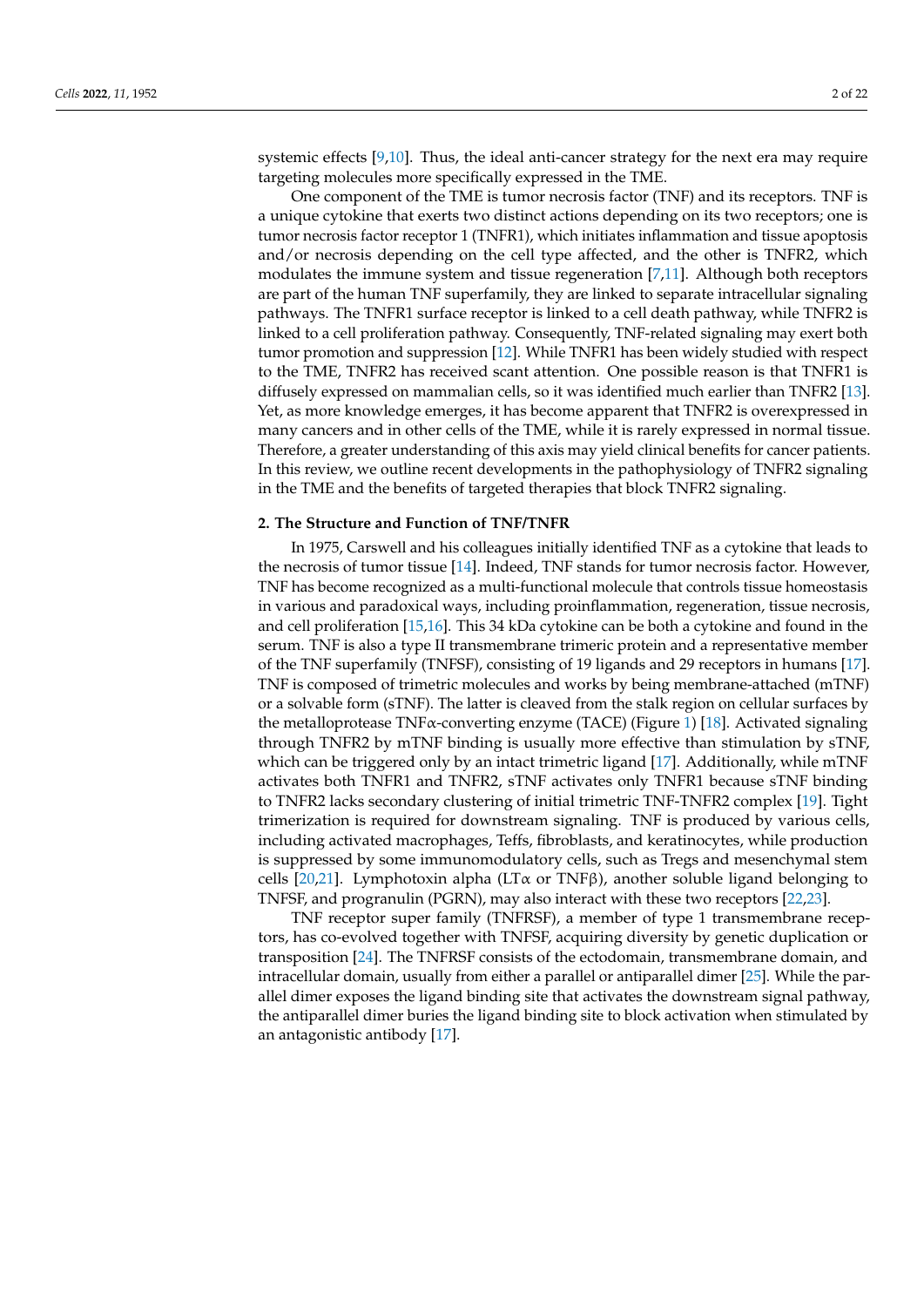<span id="page-2-0"></span>

**Figure 1.** The roles of TNFR2 signaling within cancer cells. Many types of cancer cells express tumor necrosis factor receptor 2 (TNFR2) on their surface as well as trimeric membrane TNF, whose expression is also upregulated via TNFR2 signaling. After TNF binding, TRAF1/2/3 and clAP1/2 located on the intracellular domain of TNFR2 are clustered, activating further downstream pathways consisting of phosphatidyl inositol 3 kinase (PI3K)/AKT, mitogen-activated protein kinase (e.g., extracellular signal-regulated kinase, ERK; c-jun N-terminal kinase, JNK), nuclear factor-κ B (NFκB), and signal transducer and activator of transcription 3 (STAT3). The activated TNFR2 signal facilitates proliferation and migration of the cancer cell as well as autocrine signaling by macrophage chemotaxis protein-1 (MCP-1) via the C-C chemokine receptor type 2 (CCR2), which drives the cancer cell to invade or migrate. Malignant transformation and tumorigenesis are induced via the signal; TNF or progranulin (PGRN) binding to TNFR2 activates IκBα and NFκB or PI3K/AKT/mammalian target of rapamycin (mTOR) and cMyc. The colitis-associated carcinogenesis is also developed by NFκB activation. In addition, TNF and TNFR2 are cleaved in their stem regions by TNFα-converting enzyme (TACE), resulting in their soluble forms, sTNF and sTNFR2.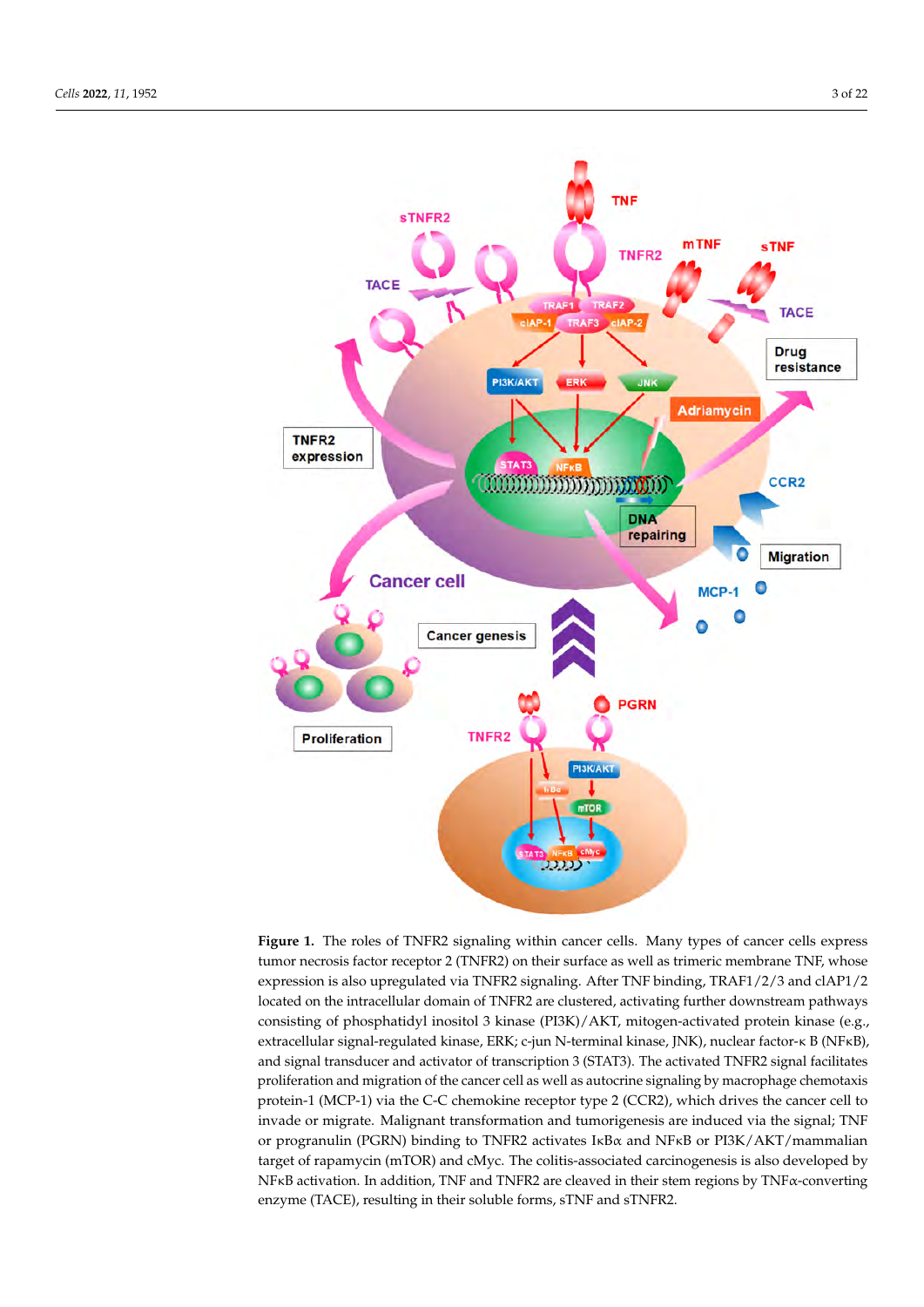TNFR1 (TNFRSF1A or CD120a) is classified as a death receptor group in the TNFRSF, which includes the death domain (DD) in their intracellular portion [\[17\]](#page-16-16). Activated TNFR1 signaling can aggregate DD and lead to recruitment of TNFR1-associated death domain protein, Fas-associated death domain, receptor-interacting protein and mitogen-activated protein kinase (MAPK) activating death domain. This results in the downstream caspase-8 activation and typically cell death [\[26\]](#page-17-2). Simultaneously, the activated signaling can induce the enlargement of cell death-independent proinflammatory pathways activating nuclear factor-κ B (NFκB) and MAPK [\[27\]](#page-17-3). Thus, TNF signaling via TNFR1 plays crucial roles in the cellular apoptotic signaling mechanism. Additionally, the TNFR1 receptor is expressed on all cells in both the human immune lymphoid cells and parenchymal cells.

It is important to distinguish TNFR1 from the TNFR2 receptor—although their names are very similar and they both can bind TNF, their functions are very different. TNFR2 (TN-FRSF1B or CD120b) is a representative of the TNFR-associated factor (TRAF)-interacting receptor subgroup of the TNFRSF and is an inducible receptor and lymphoid-only expressing receptor. Additionally, TNFR2 is inducible unlike the near constant expression of TNFR1 on all mammalian cells [\[17\]](#page-16-16). Stimulation via mTNF can suppress inflammation by downregulating the NFκB pathway, resulting in cell survival and proliferation [\[17\]](#page-16-16). After TNF binding, TNFR2 recruits adaptor proteins such as TRAF and clAP, which translocate activated NFκB and c-Jun N-terminal kinase (JNK) into the nucleus [\[28,](#page-17-4)[29\]](#page-17-5). In addition, when TNFR2 trimerizes by mTNF binding, this tightly clustered complex becomes susceptible to TACE and cleaved into the soluble form (sTNFR2) [\[30\]](#page-17-6). Soluble forms of TNFRSF usually work similar to the decoy receptor, which lack an intracellular domain and act as TNFSF ligand inhibitors [\[17\]](#page-16-16). Importantly, the evaluation of serum sTNFR2 level has been attractive in various cancer studies, owing to the long-term stability and sensitivity and is a sign of the marked agonism of this pathway [\[31\]](#page-17-7).

The most determinative differences between TNFR1 and TNFR2 are: (1) the absence of a DD in TNFR2, (2) TNFR2's linkage to the proliferative NFkB pathway, (3) ubiquitous expression of TNFR1 on all tissues, and (4) ineducability of TNFR2 at sites in inflammation and overall restricted cellular expression. Accordingly, we may roughly understand TNFR1-associated signaling as cellular death, while TNFR2-associated signaling as cellular proliferation/regeneration. Furthermore, the bodily distributions of these receptors are very different. While TNFR1 is normally expressed by almost all mammalian cells, TNFR2's expression is limited to lymphocytes, myeloid, and endothelial cells [\[32\]](#page-17-8). The greater localization of TNFR2 expression is expected to be a therapeutic advantage in terms of fewer adverse events. Additionally, TNFR1 typically has constitutive expression; whereas TNFR2 expression is inducible by various cytokines. This also explains the differential expression and abuse of this receptor in the TME.

## **3. TNFR2 Expression Is Upregulated in Cancer Cells; TNFR2 Signaling Accelerates Proliferation**

Human and murine TME features aberrantly high TNFR2 receptor expression (Table [1\)](#page-5-0). The reason for overexpression of the TNFR2 protein for preferential cell growth is obvious but the cause(s) and mechanisms behind upregulation are diverse. For example, in human colorectal cancer, the overexpression of TNFR2 is driven via activated STAT3 through IL-6 and TNF induction (Figure [1\)](#page-2-0) [\[33\]](#page-17-9). Activated TNFR2 signaling in malignant cells includes breast, lung, colorectal, renal, cervical, skin cancer, melanoma, and malignant lymphoma. The activation of phosphatidyl inositol 3 kinase (PI3K)/AKT, MAPK, STAT3, and NFκB promote the downstream signaling pathway in these cancer cells [\[22,](#page-16-21)[23](#page-16-22)[,33–](#page-17-9)[39\]](#page-17-10). As another example, in vitro overexpression of TNFR2 in colorectal cancer cells increases their proliferation by 2-fold; conversely, knockdown of TNFR2 leads to significant downregulation of proliferation [\[33\]](#page-17-9). Similarly, TNFR2/p75 knockout mice in vivo exhibit more than 2-fold decrease in growth of Lewis lung carcinoma compared with wild type mice [\[40\]](#page-17-11). Thus, TNFR2 is overexpressed in a variety of cancers and its activation promotes tumor growth and progression.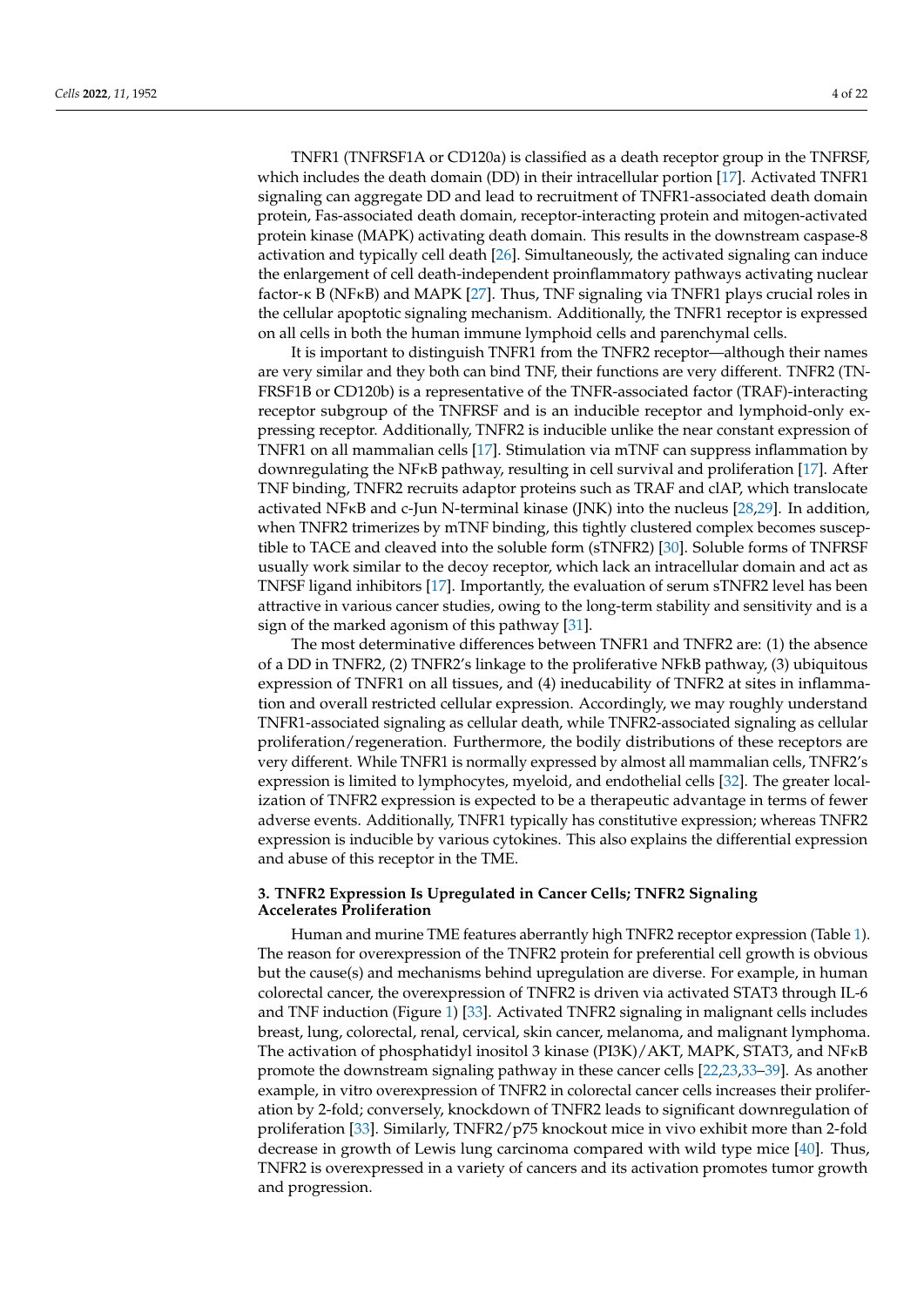| <b>Malignant Disease</b> | Human (C, Cancer Cell Line; P, Primary<br>Cancer Cell)                                                                                                                                                                                                                                                                                                  | Animal (M, Mouse; R, Rat)                                                                                                                                                                                                                                                                     |
|--------------------------|---------------------------------------------------------------------------------------------------------------------------------------------------------------------------------------------------------------------------------------------------------------------------------------------------------------------------------------------------------|-----------------------------------------------------------------------------------------------------------------------------------------------------------------------------------------------------------------------------------------------------------------------------------------------|
| Thyroid                  | (P) Non-coding RNA H19 inhibits lymphatic<br>metastasis via TNFR2 downregulation [41].                                                                                                                                                                                                                                                                  |                                                                                                                                                                                                                                                                                               |
| <b>Breast</b>            | (P) TNFR2 is more highly expressed on<br>TAMs [42].<br>(C) TNFR2 signaling contributes to<br>Adriamycin resistance by repairing DNA<br>damage via AKT signaling [43].                                                                                                                                                                                   | (M) TNFR2 signaling promotes cancer cell<br>proliferation via activated p42/p44 MAPK [34].<br>(M) TNFR2 <sup>+</sup> Tregs have greater suppressive<br>function over TNFR2 <sup>+</sup> Teffs [44].                                                                                           |
| Lung                     |                                                                                                                                                                                                                                                                                                                                                         | (M) Tumor growth and angiogenesis are driven<br>via TNFR2 signaling [36].<br>(M) TNFR2 signaling facilitates<br>MDSCs-mediated immunosuppression and<br>metastasis [45].<br>(M) TNFR2 <sup>+</sup> Tregs have greater suppressive<br>function, which overcomes TNFR2 <sup>+</sup> Teffs [44]. |
| Stomach                  | (P) CAFs-derived IL-33 released via<br>TNF/TNFR2 signaling promotes gastric<br>cancer metastasis [46].                                                                                                                                                                                                                                                  |                                                                                                                                                                                                                                                                                               |
| Liver                    |                                                                                                                                                                                                                                                                                                                                                         | (R) TNFR2 signaling promotes recurrence of<br>HCC via STAT3 activation [47].                                                                                                                                                                                                                  |
| Gallbladder              | (C) MMP secretion and increased<br>invasiveness are driven via TNF/TNFR2<br>signaling [48].                                                                                                                                                                                                                                                             |                                                                                                                                                                                                                                                                                               |
| Colorectal               | (C) IL-6 and TNF induce TNFR2 expression<br>via STAT3 activation [33].<br>(C) TNFR2 signaling promotes tumor growth<br>via PI3K/AKT pathway [35].<br>(C) PGRN promotes cancer cell proliferation<br>and angiogenesis via TNFR2/AKT pathway<br>$[23]$<br>(C) PGRN/TNFR2 drives proliferation and<br>migration of CAFs via AKT or ERK pathway<br>$[49]$ . | (M) TNFR2 signaling facilitates<br>MDSC-mediated immunosuppression and<br>liver metastasis $[45]$ .<br>(M) TNFR2 signaling enhances Treg's<br>suppressive function [50].                                                                                                                      |
| Kidney                   | (P) and (C) TNFR2 signaling increases tumor<br>progression via Etk-VEGFR2 cross talk [37].<br>(P) TNFR2 signaling drives CSC's<br>proliferation and increases their sensitivity to<br>cytotoxicity [51].                                                                                                                                                |                                                                                                                                                                                                                                                                                               |
| Ovary                    | (P) TNFR2 <sup>+</sup> Tregs in malignant ascites are<br>more suppressive than those in blood [52].                                                                                                                                                                                                                                                     |                                                                                                                                                                                                                                                                                               |
| Uterus                   | (C) PGRN/TNFR2 signaling is needed for<br>malignant transformation via mTOR<br>signaling [38].                                                                                                                                                                                                                                                          |                                                                                                                                                                                                                                                                                               |

**Table 1.** Summary of TNFR2 Signaling-Related Mechanisms in the Tumor Microenvironment.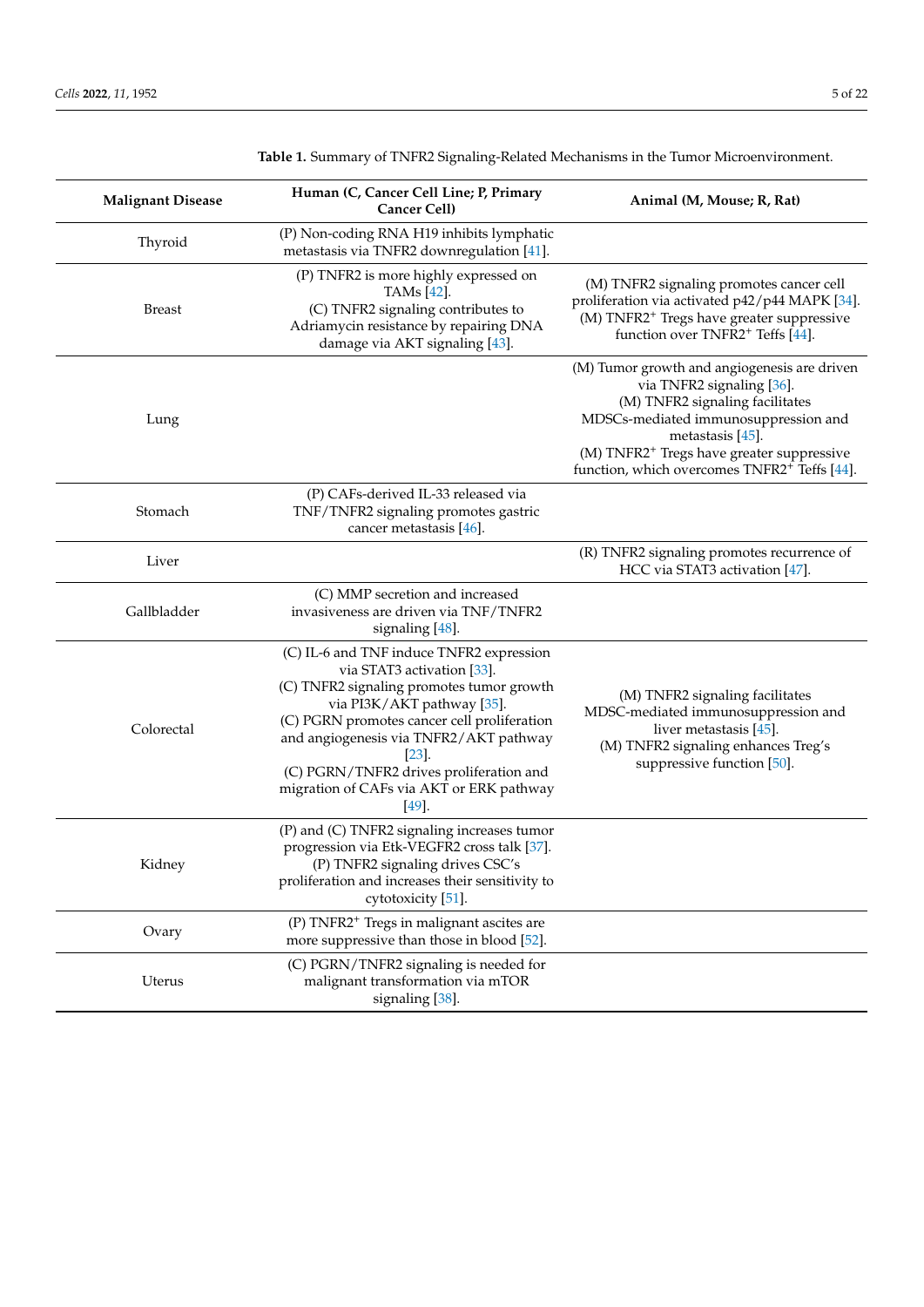| <b>Malignant Disease</b> | Human (C, Cancer Cell Line; P, Primary<br>Cancer Cell)                                                                                                                                                                                             | Animal (M, Mouse; R, Rat)                                                                                                                        |
|--------------------------|----------------------------------------------------------------------------------------------------------------------------------------------------------------------------------------------------------------------------------------------------|--------------------------------------------------------------------------------------------------------------------------------------------------|
| Skin/Lymphoma            | (C) $LT\alpha/TNFR2$ signaling promotes tumor<br>growth and angiogenesis in cutaneous<br>lymphoma [22].                                                                                                                                            | (M) Both TNFR1 and TNFR2 are necessary for<br>optimal TNF signaling during skin cancer<br>development [39].                                      |
| Melanoma                 |                                                                                                                                                                                                                                                    | (M) Tumor growth and angiogenesis are driven<br>via TNFR2 signaling [36].<br>(M) TNFR2 signaling expands Tregs, driving<br>lung metastasis [53]. |
| Leukemia/Myeloma         | (C) Transendothelial migration is driven via<br>TNFR2 signaling and upregulated MCP-1<br>secretion [54].<br>(P) Compared to TNFR <sup>-</sup> Tregs, TNFR2 <sup>+</sup> Tregs<br>express higher CXCL4, which facilitates<br>migration in AML [55]. |                                                                                                                                                  |

<span id="page-5-0"></span>**Table 1.** *Cont.*

TNFR2, tumor necrosis factor receptor 2; TAMs, tumor-associated macrophages; CAFs, cancer-associated fibroblasts; EMT, endothelial mesenchymal transition; MMP, matrix metalloprotease; STAT3, signal transducer and activator of transcription 3; PI3K, phosphatidyl inositol 3 kinase; PGRN, progranulin; ERK, extracellular signal-regulated kinase; VEGFR2, vascular endothelial growth factor 2; CSCs, cancer stem cells; Tregs, regulatory T cells; mTOR, mammalian target of rapamycin; LTα, lymphotoxin α; MCP-1, macrophage chemotaxis protein-1; CXCL4, C-X-C chemokine receptor type 4; AML, acute myeloid leukemia; MAPK, mitogen-activated protein kinase; Teffs, effector T cells; MDSCs, myeloid-derived suppressor cells; HCC, hepatocellular carcinoma.

## **4. Activated TNF/TNFR2 Signaling Is Associated with Proliferation and Recruitment of Stromal Cells in the TME**

Stromal cells in the TME such as macrophages and fibroblasts can also express TNFR2 on their surface [\[56\]](#page-18-7). These cells undergo "malignant education", which is a cellular activating process resulting in a switch from their normal into malignant phenotypes: tumor-associated macrophages (TAMs) and cancer-associated fibroblasts (CAFs), respectively (Figure [2\)](#page-6-0) [\[49,](#page-18-0)[57\]](#page-18-8). TAMs and CAFs are implicated in tumor progression by directly driving cancer cell proliferation and/or by enhancing angiogenesis and modulating immune cells [\[58\]](#page-18-9). Although the decoy receptor 3 is common as the TAMs promoter among the TNFRSF [\[59\]](#page-18-10), TNFR2 signaling also seems to play an important role in the TME [\[49](#page-18-0)[,60\]](#page-18-11). TAMs harvested from patients with triple negative breast cancer (TNBC) expressed higher TNFR2 as compared with those from non-TNBC patients [\[42\]](#page-17-13). Interestingly, the degree of TNFR2 expression in TAMs is strongly correlated with the chemokine C-C motif ligand 5 (CCL5) expression, which facilitates the recruitment of TAMs in the TME [\[42\]](#page-17-13). TNFR2 is dominantly expressed in CAFs as well, and the proliferation and migration can be accelerated through activated signaling [\[49](#page-18-0)[,61\]](#page-18-12). Thus, these cancer-associated stromal cells are pivotal modulators of tumorigenesis.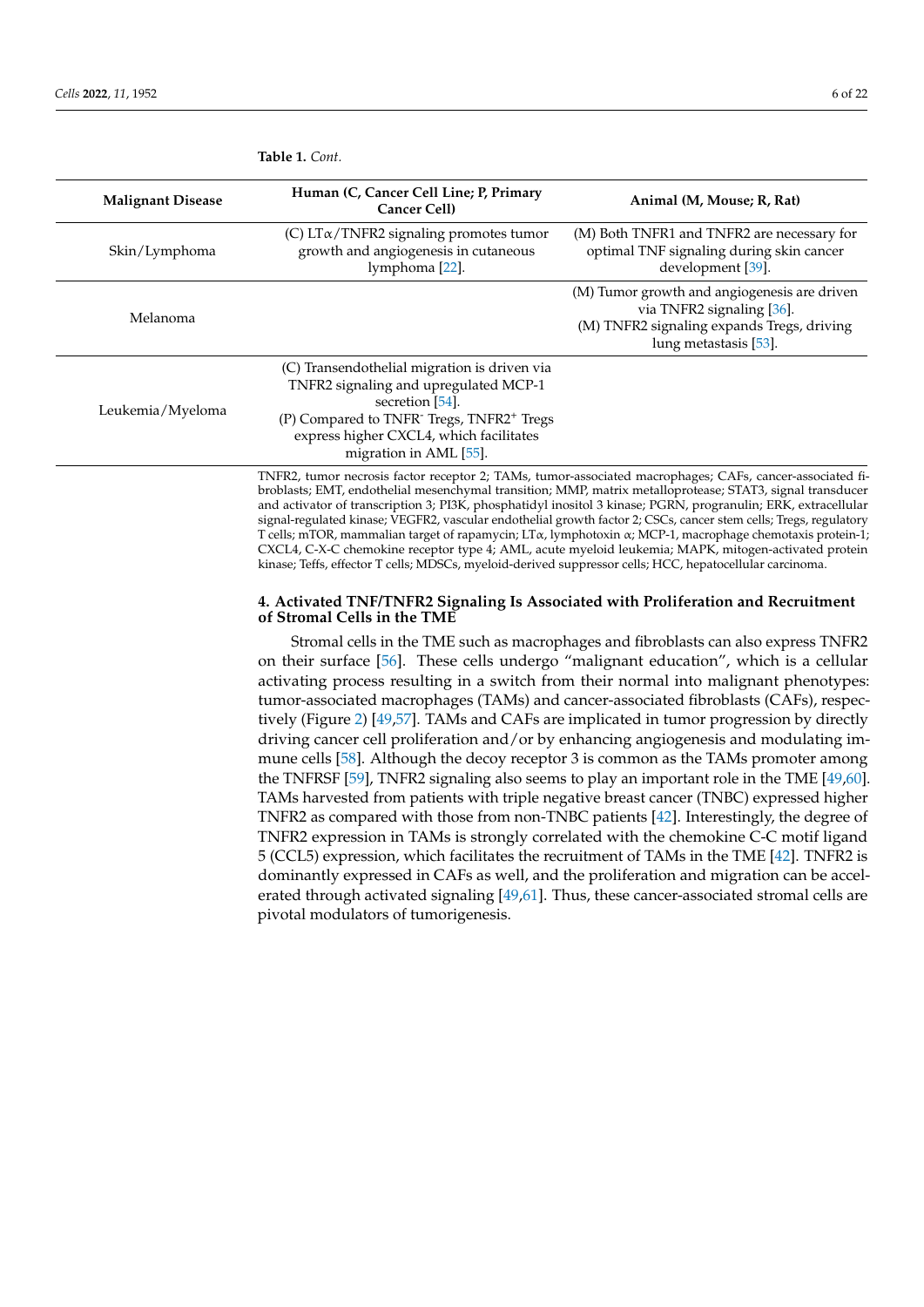<span id="page-6-0"></span>

**Figure 2.** The interaction between cancer cells and stromal cells of the TME via TNFR2 signaling. TNFR2<sup>+</sup> macrophages and fibroblasts are influenced by receptor binding of TNF, resulting in a transformation to tumor-associated macrophages (TAMs) and cancer-associated fibroblast (CAFs). These cells can accelerate tumor proliferation via phosphatidyl inositol 3 kinase (PI3K)/AKT activation and migration by autocrine or paracrine of chemokine C-C motif ligand 5 (CCL5)/CCR5. Malignant stromal cells are promoters of tumor burden and metastasis through angiogenesis and immunomodulation. In addition, sTNFR2 released from TAMs directly drives cancer invasion. TNFR2<sup>+</sup> regulatory T cells (Tregs), which are a minor subpopulation in the normal state, accelerate proliferation and migration of malignant tissue via TNFR2 signaling and contribute to tumor growth by strongly suppressing effector T cells (Teffs). The degree of TNFR2 expression is associated with the suppressing function, expression of C-X-C motif chemokine receptor 4 (CXCR4), migration of Tregs, and predicts the prognosis of patients with malignant disease. Meanwhile, TNFR2- Tregs, which usually express programmed cell death protein 1 (PD-1) and cytotoxic T lymphocytes-associated protein 4 (CTLA-4), are considered to play a critical role in immunomodulation in the normal state.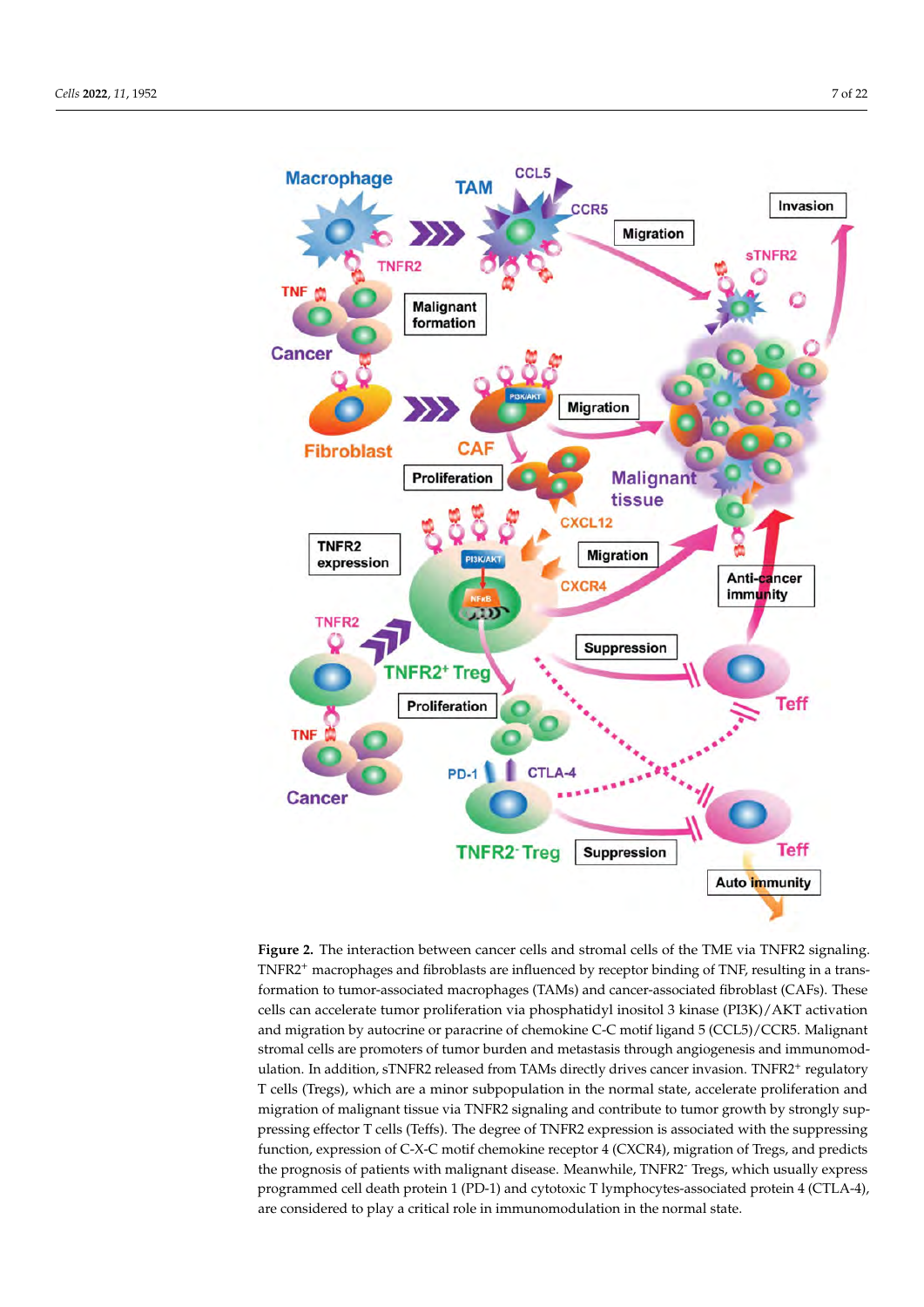#### **5. Cancer Invasion and Metastasis Are Facilitated by TNFR2 Signaling**

For widely metastatic cancers, TNFR2 may play a role in promoting the metastatic process and its progression. In metastatic disease, cancer cells from the primary lesion invade the local parenchymal tissue and then intravasate into either blood or lymphatic vessels to enter the circulation [\[62\]](#page-18-13). Following this dissemination step, the cancer cells are trapped in the microvessels at distant organs, where they extravasate from the circulation to enter the parenchymal tissue, resulting in the colonization at the site [\[62\]](#page-18-13). To date, some studies have shown the association of TNFR2 signaling with the metastatic process (Figure [3\)](#page-8-0). In murine colon and lung cancer models, hepatic colonization and growth of the metastatic lesion are promoted via TNFR2-activated signaling [\[45\]](#page-17-18). Conversely, the induced genetic loss of TNFR2 in the mice decreases metastasis of melanoma within the lung [\[53\]](#page-18-4).

There is support for activated TNFR2 signaling driving the invasion and migration of cancer cells. In multiple myeloma patients, for example, transendothelial migration through the bone marrow endothelial cell monolayer is accelerated by the autocrine action of monocyte chemoattract protein-1 (MCP-1) following activated TNFR2 signaling (Figure [2\)](#page-6-0) [\[54\]](#page-18-5). In addition, sTNFR2 derived from TAMs directly promotes the invasiveness of TNBC [\[42\]](#page-17-13).

The neogenesis of blood or lymphatic vessels in the TME can be facilitated by activated TNFR2 signaling. In renal cell carcinoma, greater TNFR2 expression on vascular endothelial cells (VECs) is observed with higher malignant grades [\[37\]](#page-17-23). The activated signaling promotes angiogenesis by upregulating vascular endothelial growth factor (VEGF), hepatocyte growth factor (HGF) and platelet derived growth factor (PDGF) [\[22,](#page-16-21)[23,](#page-16-22)[36,](#page-17-17)[63\]](#page-18-14). Conversely, vascular regeneration is impaired in TNFR2<sup>-/-</sup> mice [\[36\]](#page-17-17). The neovascularity may promote metastatic disease but also perhaps tumor nutrient resources [\[64\]](#page-18-15). TNFR2 downregulation in human papillary thyroid carcinoma occurs using H19 long non-coding RNAs [\[41\]](#page-17-12). H19 inhibits TNFR2 expression and may be used as a potential diagnostic tool and therapeutic target for this cancer.

TNFR2 signaling also may play a role in driving epithelial mesenchymal transformation (EMT) and releasing matrix metalloprotease (MMP) during the tumor infiltration process. EMT is an acquired mesenchymal phenotypic alteration and essential biological process for cancer cells to migrate or intravasate [\[65\]](#page-18-16). It is known that EMT is promoted via IL-1*β*, transforming growth factor *β*, and TNF*α* signaling [\[65,](#page-18-16)[66\]](#page-18-17). Of great interest, CAFs-derived IL-33 can induce EMT of gastric cancer cells, which is facilitated via activated TNFR2 signaling [\[46\]](#page-17-19). On the other hand, MMP is an important tool for tumor cells to invade into the extracellular matrix by destroying connective tissue. TNF released by cancer cells or TAMs is related to MMP [\[67\]](#page-18-18). Tanimura and colleagues showed MMP secretion via activated TNFR2 signaling following cancer invasion with the cholangiocarcinoma cell line which displays only TNFR2 [\[48\]](#page-17-21).

TNFR2 signaling exerts an important regulatory role in distant metastatic sites both before and after colonization. Ham and colleagues demonstrated that signal activation could recruit myeloid-derived suppressor cells (MDSCs) into the distant liver in colorectal cancer. This action suppresses anti-cancer immunity and stabilizes the colonization [\[45\]](#page-17-18). Curiously, the recruitment occurred even before the colonization of the metastatic cancer cells [\[45\]](#page-17-18). Several tumor-derived cytokines and molecules play a necessary role in mobilizing tumor-supportive host cells from the distant anatomical sites, known as the premetastatic niche [\[62\]](#page-18-13). These host cells are rendered pro-tumorigenic even prior to their mobilization, indicating that the MDSCs induced via TNFR2 signaling may contribute to the establishment of the premetastatic niche.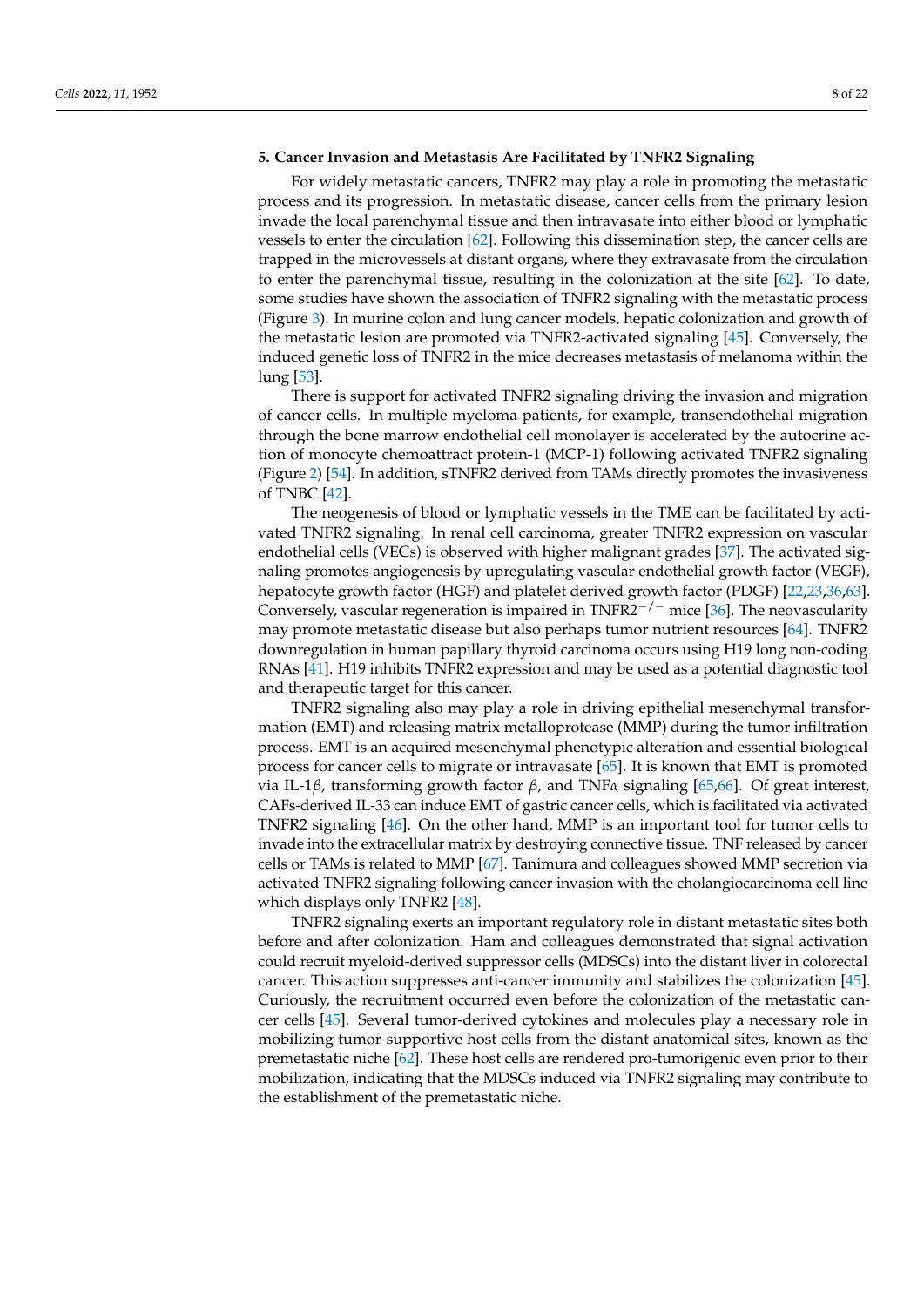<span id="page-8-0"></span>

**Figure 3.** Emerging mechanisms of cancer metastasis via TNFR2 signaling. Cancer cells can leave malignant tissue and migrate into the extracellular matrix (ECM) by the endothelial mesenchymal transition (EMT), a process driven via IL-33 released from cancer-associated fibroblast (CAF) activated via TNF/TNFR2 signaling. By autocrine action of macrophage chemotaxis protein-1 (MCP-1) and secretion of matrix metalloprotease (MMP), the cancer cell invades into the blood capillary newly generated by angiogenesis. The proliferation of vascular endothelial cell (VEC) is also accelerated via TNFR2 signaling in addition to the interaction of vascular endothelial growth factor (VEGF)/VEGFR2, platelet derived growth factor (PDGF)/PDGFR, and hepatocyte growth factor (HGF)/cMet. Before and after the metastasis, TNFR2<sup>+</sup> regulatory T cells (Tregs) and myeloid-derived suppressor cells (MDSCs) are recruited to the site from bone marrow with upregulated C-X-C motif chemokine receptor 4 (CXCR4) expression after the binding of TNF. These immunosuppressor cells can establish premetastatic niches by downregulating effector T cells (Teffs).

# **6. TNFR Signaling Controls Immunomodulating Cells, Tregs, and MDSCs**

Limiting host anti-cancer immunity is important for malignant progression. The immunomodulating cells with this potential are also essential components of the TME. Both TME Tregs and MDSCs rely on the TNFR2 signaling pathway.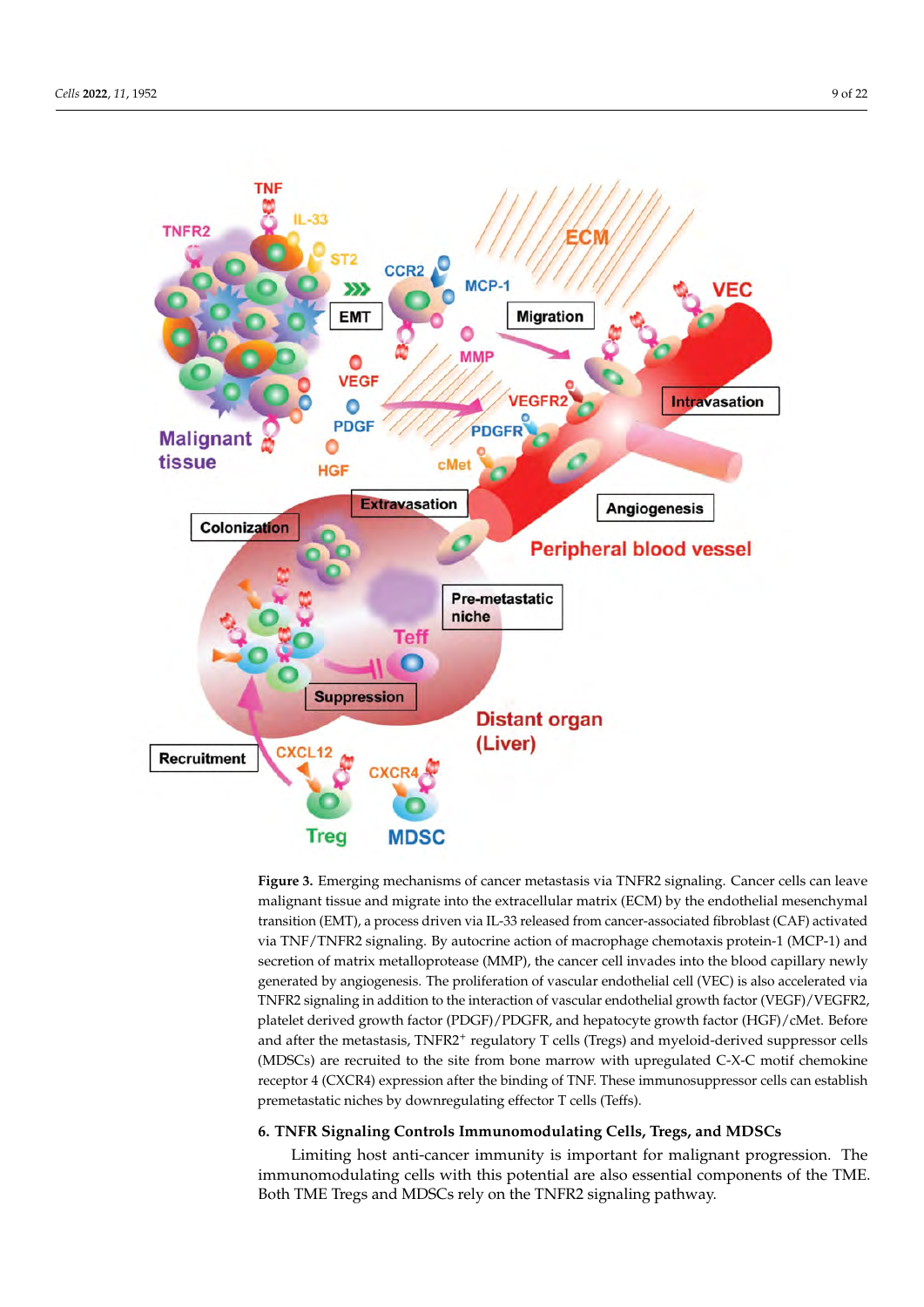Increased numbers of Tregs are found in the TME, even in the peripheral tissue of cancer patients, and Tregs play a master role in the suppression of anti-tumor immunity (Figure [2\)](#page-6-0) [\[50,](#page-18-1)[68\]](#page-18-19). Owing to the highly suppressive potential of Tregs, Teffs are not potent enough for killing the tumor. TNFR2 signaling propels the differentiation of Tregs in the thymus, and their expansion and stabilization through epigenetic mechanisms [\[69](#page-18-20)[–71\]](#page-18-21). Herein, significant TNFR2 expression is found in the tumor-infiltrating Tregs, and the activated TNFR2 signaling facilitates the proliferation and suppressive function via PI3K/AKT and/or NFκB activation in various cancers. Tregs are known to promote diverse cancers such as breast cancer, lung cancer, colorectal cancer, ovarian cancer, malignant lymphoma, melanoma, and leukemia [\[25,](#page-17-1)[44,](#page-17-16)[50,](#page-18-1)[52,](#page-18-3)[53](#page-18-4)[,55](#page-18-6)[,72–](#page-18-22)[75\]](#page-19-0). Although Tregs expressing TNFR2 are only a subpopulation of total Tregs in the human TME, the degree of TNFR2 expression is tenfold higher than that of TNFR1 in human blood, and the TNFR2<sup>+</sup> Tregs are equipped to be the most suppressive subset against Teffs [\[52,](#page-18-3)[70,](#page-18-23)[76\]](#page-19-1). In TNFR2-deficient mice, more Teff numbers are found, and thus, tumor control is potentiated [\[77\]](#page-19-2). In humans, TNFR2<sup>+</sup> Tregs in acute myeloid leukemia (AML) patients also display higher levels of C-X-C chemokine receptor type 4 (CXCR4) expression, which is positively correlated with TNFR2 expression levels on Tregs [\[55\]](#page-18-6). This suggests that the CXCR4/CXCL12 axis may play a role in the accumulation of TNFR2<sup>+</sup> Tregs in the TME. Although TNFR2 is expressed on Teffs as well, much higher levels are found in the Tregs of the TME [\[44](#page-17-16)[,52\]](#page-18-3).

Activated TNFR2 signaling controls the proliferation and suppressive activity of MDSCs [\[78\]](#page-19-3). MDSCs are often found in peripheral tissues and result in the tumor growth both at primary and distant metastatic sites [\[45,](#page-17-18)[79\]](#page-19-4). A recent finding is that MDSCs accumulate and survive in the TME via activated TNFR2 signaling [\[80\]](#page-19-5). For instance, while mTNF-expressed cancer cells recruit these MDSCs into the TME, TNFR2 deficiency on MDSCs also impairs CXCR4 expression [\[81\]](#page-19-6). Thus, TNFR2 is dominantly expressed on these immunomodulatory cells in the TME.

Other immune cells such as dendritic cells and natural killer cells could be also affected by the TNF/TNFR2 signaling pathway [\[82\]](#page-19-7). However, it is still unclear how they work in TME; thus, future investigations are desired in this field.

#### **7. Oncogenesis Can Be Driven by TNFR2 Signaling**

Over the past decades, evidence of oncogenesis induced by TNFR2 signaling has accumulated. This should perhaps not be surprising since any receptor that preferentially promotes growth would directly favor oncogenesis. Initially, Onizawa and his group revealed that specific upregulation of TNFR2 was observed in inflamed intestinal epithelial cells and that TNFR2-mediated epithelial NFκB activation correlated with colitis-associated carcinogenesis (Figure [1\)](#page-2-0) [\[83\]](#page-19-8). Additionally, the investigators extended their observation by demonstrating that the myosin light chain kinase expression was induced via TNFR2 signaling-mediated tumorigenesis [\[84\]](#page-19-9).

Upregulated TNFR2 signaling in colonic epithelial cells leads to colitis-associated carcinogenesis [\[83\]](#page-19-8). TNFR2-induced activation of transcription factor-associated protein induced the malignant transformation of hepatic progenitor cells and liver tumorigenesis, and the recurrence of hepatocellular carcinoma via STAT3 activation [\[47,](#page-17-20)[85\]](#page-19-10). Other studies reveal another mechanism using murine brain cancer models: activated mammalian target of rapamycin (mTOR) signaling pathway followed by PGRN binding to TNFR2 was identified in malignant cervical cancer cells, whereas the inhibition of mTOR suppressed malignant transformation and tumor growth [\[38\]](#page-17-24). He and colleagues reported the tumorigenesis by the loss of TNFR2 allele using a murine breast cancer model [\[86\]](#page-19-11). These studies suggest that the TNFR signaling pathway may promote oncogenesis.

## **8. TNFR2 Signaling in Cancer Stem Cells: Still Controversial**

Cancer stem cells (CSCs) seed many if not most tumors, reigning on the top of the cancer hierarchy [\[87\]](#page-19-12). CSCs also can play a role in anti-cancer drug resistance [\[88\]](#page-19-13). Some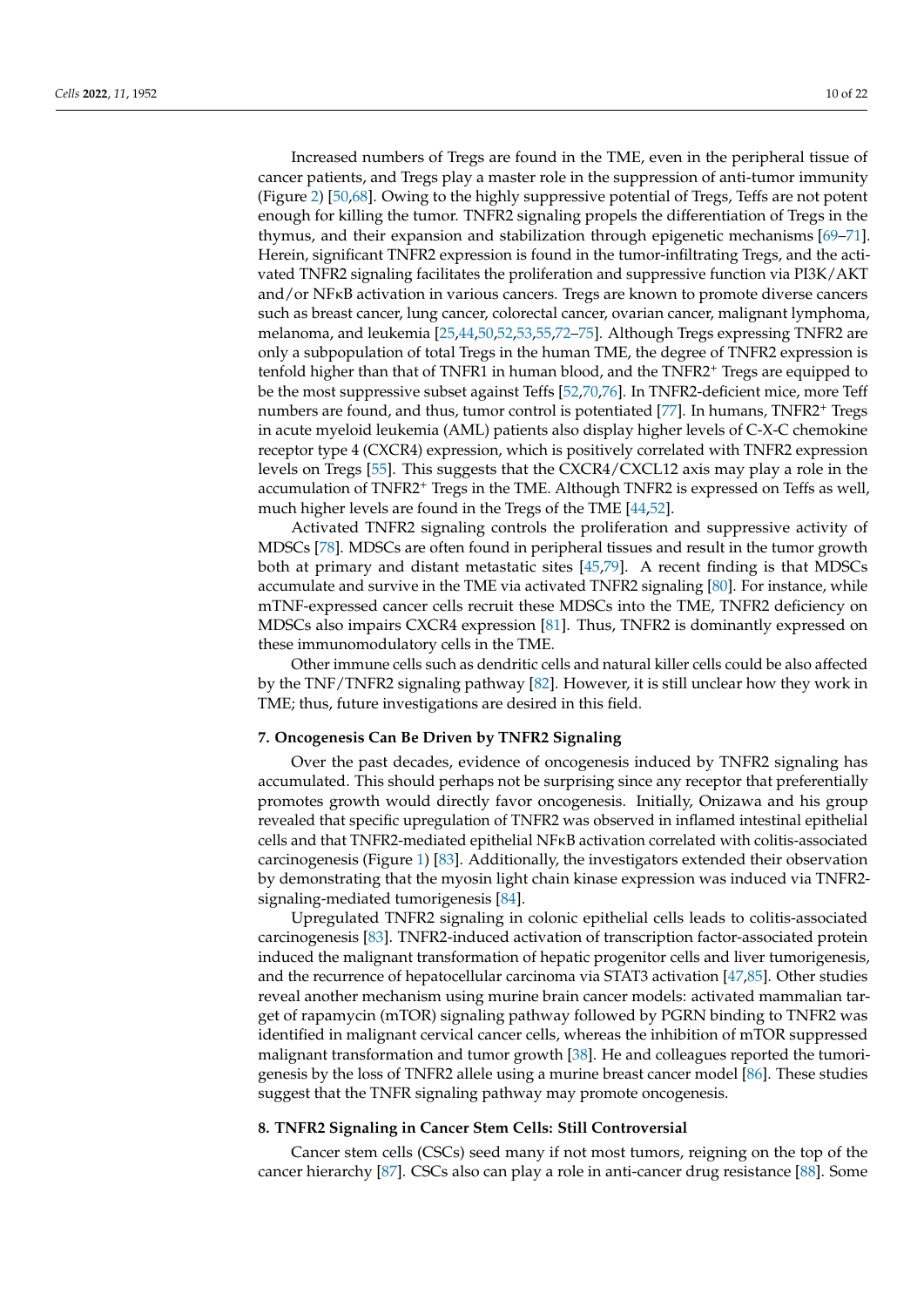studies suggest the TNFR2 signaling pathway is associated with stem cell proliferation, survival, and differentiation in non-malignant tissues [\[89](#page-19-14)[,90\]](#page-19-15).

TNFR2 signaling may negatively modulate CSCs in acute myeloid leukemia. Some research reveals that TNFR2 gene expression was significantly decreased in the leukemia samples and correlated with the inactivity of CSCs as compared with those from the non-leukemia control samples [\[91\]](#page-19-16). Conversely, Al-Lamki and colleagues showed that the proliferation of CD133<sup>+</sup> CSCs in renal clear cell carcinoma was promoted by TNFR2 signaling [\[51](#page-18-2)[,92\]](#page-19-17). Importantly, while most types of CSCs strictly limit the self-proliferation and bear the resistance to various chemotherapies, activated CD133<sup>+</sup> CSCs via TNFR2 signaling could drive cellular division and sensitivity to chemotherapy drugs such as cyclophosphamide [\[51\]](#page-18-2). The relationship between the signaling and CSCs is only beginning to emerge.

#### **9. TNFR2 Signaling Can Contribute to Chemotherapy Resistance**

Some investigators have proposed that chemotherapy drug resistance is associated with TNFR2 signaling by cancer cells. The initial report was a negative correlation. Zhang and colleagues reported that apoptotic response of colorectal cancer cells to 5-fluorouracil was negatively mediated by induced TNFR2 [\[93\]](#page-19-18). In contrast, later reports indicated a positive association with TNFR2 signaling. Sprowl and coworkers showed that TNFR2 expression was significantly upregulated in Adriamycin-resistant human breast cancer cells [\[94\]](#page-19-19). In addition, Yang and colleagues also demonstrated the underlying mechanism by repairing DNA damage in cancer cells via an activated TNFR2/AKT pathway [\[43\]](#page-17-14).

In metastatic melanoma, accumulating evidence suggests a TNFR2 escape mechanism after failed checkpoint inhibitor therapy. A detailed single cell mRNA sequencing study for both failed CTLA-4 and PD1 human cancer identified signature mRNAs indicative of Tregs (Foxp3) with upregulation. Additionally, this study found upregulated TNFR2, also known as the TNFRSF1B gene [\[95\]](#page-19-20). Similar data confirmed this is the setting of anti-PD1 therapy with pembrolizumab, even after one cycle of therapy. Tregs were abundant in the TME of humans with metastatic melanoma and retained their immunosuppressive phenotype and functionality following anti-PD-1 [\[96\]](#page-19-21). Epigenetic, transcriptomic, and proteomic analysis of Tregs after immune checkpoint therapies implicated TNFR2 signaling as a possible driver of CD8<sup>+</sup> T cell suppression. TNFR2 was preferentially expressed by Tregs in the TME of humans with advanced disease. In parallel mouse studies, dual blockade of TNFR2 and PD-1 led to potent CD8<sup>+</sup> T cell expansion in two mouse tumor models, and restored sensitivity to immune checkpoint inhibitors [\[97\]](#page-19-22). This was buttressed by a study showing that TNFR2 antagonistic antibodies administered to mice prior to checkpoint inhibitors led to effective Treg depletion and enhanced tumor survival rates in two models of colon cancer [\[98\]](#page-20-0).

# **10. Anti-Cancer Therapy Targeting TNFR2; TNFR2<sup>+</sup> Treg Depletion Leads to Beneficial Outcomes**

Anti-TNFR2-based therapy holds promise for cancer treatment. TNFR2 is an attractive target because it is directly upregulated as an oncoprotein on cancer cells and associated components including TAMs, CAFs, Tregs, and MDSCs that facilitate tumor dissemination [\[25](#page-17-1)[,99\]](#page-20-1). While several drugs modulating TNFR signaling are available for a few autoimmune diseases, TNFR2-specific targeted therapies are still challenging in the field of oncology [\[25\]](#page-17-1). However, reducing TNFR2 expression in malignant disease seems to show promise in the clinical setting, according to two recent trials. One clinical trial targeting TNFR2<sup>+</sup> Tregs was performed on AML patients who were ineligible for intensive chemotherapy. Fourteen patients received combined therapy with azacytidine, the DNA methyltransferase inhibitor, and panobinostat, the histone deacetylase inhibitor [\[55\]](#page-18-6). The patients, prior to treatment, showed a significantly higher number of TNFR2<sup>+</sup> Tregs, which also possessed high migration potential as compared with those from healthy donors [\[55\]](#page-18-6). After treatment, patients showed a significantly decreased number of TNFR2<sup>+</sup> Tregs both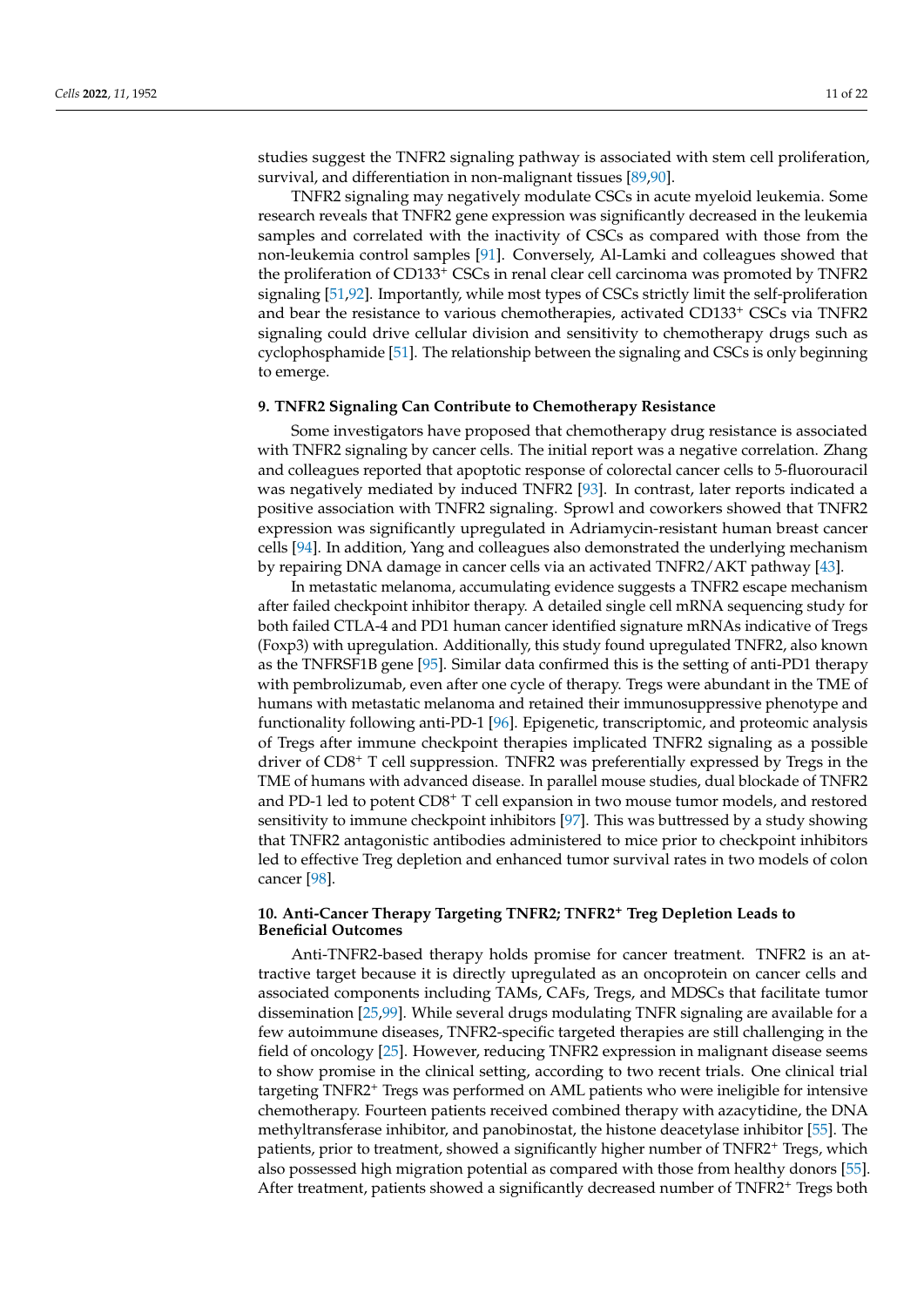in peripheral blood and bone marrow, while TNFR2- Tregs were not lowered. A reduction in TNFR2<sup>+</sup> Tregs was accompanied by increased interferon-*γ* and IL-2 released from Teffs in the bone marrow, and prolonged disease free survival [\[55\]](#page-18-6). In another clinical trial, the same group reported that combined therapy with azacytidine and lenalidomide, the immunomodulatory drug, also contributed to a reduced number of TNFR2<sup>+</sup> Tregs and TNFR2 expression on T cells, resulting in the durable clinical remission in AML patients [\[100\]](#page-20-2). Curiously, this study found that lenalidomide can independently reduce TNFR2<sup>+</sup> Tregs, which was enhanced by adding azacytidine in vitro [\[100\]](#page-20-2). The epigenetics-modulating drugs have already been tried in myelodysplastic syndrome and multiple myeloma treatment; however, the adverse effects, such as a bone marrow suppression, limit therapy [\[101\]](#page-20-3).

The expression of TNFR2 on Tregs is, thus, a mechanism for hampered cancer elimination. Many early mouse and human studies confirmed Tregs with this protein marker as the most functionally potent subtype of Treg cells [\[52](#page-18-3)[,76](#page-19-1)[,102\]](#page-20-4). It was in cutaneous T cell lymphoma that data started to accumulate that TNFR2 could also act as an oncogene and be directly expressed on tumor cells for preferential growth [\[103\]](#page-20-5).

## **11. Clinical Evaluation of TNFR2: Higher Levels of TNFR2 Expression Reflect Poor Prognosis and Risk of Cancer Development**

Abundant and aberrant expression of TNFR2 on cancer cells and Tregs of the TME has led to the concept that this receptor could be used for diagnosis, prognosis, and deciding a treatment plan. Human studies have focused on sTNFR2 in peripheral blood, in TNFR2 in cancer cells and Tregs, and in metastatic tissue (Table [2\)](#page-12-0).

| <b>Malignant Disease</b> | Peripheral Blood                                                                                                                                                                                                         | <b>Primary Region</b>                                                                                                                                                                                                                                                                  | <b>Metastatic Region</b>                                                                          |
|--------------------------|--------------------------------------------------------------------------------------------------------------------------------------------------------------------------------------------------------------------------|----------------------------------------------------------------------------------------------------------------------------------------------------------------------------------------------------------------------------------------------------------------------------------------|---------------------------------------------------------------------------------------------------|
| Brain                    | Plasma sTNFR2 levels are significantly<br>higher in patients with recurrent GBM<br>than healthy donors [104].                                                                                                            |                                                                                                                                                                                                                                                                                        |                                                                                                   |
| Head and Neck            | Decreased plasma sTNFR2 levels<br>reflect treatment efficacy at 3 months<br>post-IMRT [105].                                                                                                                             |                                                                                                                                                                                                                                                                                        |                                                                                                   |
| <b>Breast</b>            |                                                                                                                                                                                                                          | TNFR2 expression is positively<br>correlated with increased tumor size,<br>advanced clinical stage, poor<br>differentiation, shorter OS, DFS [106],<br>and tumor growth and<br>angiogenesis [107].<br>TNFR2 expression on TAMs is<br>upregulated in TNBC compared to<br>non-TNBC [42]. | Increased TNFR2 <sup>+</sup> B cells in metastatic<br>LN are related to good prognosis [ $108$ ]. |
| Lung                     | Tregs express higher levels of TNFR2<br>than Teffs, and higher TNFR2 <sup>+</sup> Tregs<br>are related to poor prognosis [75].                                                                                           |                                                                                                                                                                                                                                                                                        |                                                                                                   |
| Esophagus                |                                                                                                                                                                                                                          | TNFR2 expression is positively related<br>to an advanced clinical stage, poor<br>differentiation, and poor OS [109].                                                                                                                                                                   |                                                                                                   |
| Pancreas                 | Higher plasma sTNFR2 levels are<br>marginally associated with a higher<br>risk of pancreatic cancer [110].                                                                                                               |                                                                                                                                                                                                                                                                                        |                                                                                                   |
| Colorectal               | A higher plasma TNFR2 level is<br>related to shorter OS in patients with<br>metastasis after second-line<br>chemotherapy [111].<br>Pre-diagnosis higher plasma sTNFR2<br>levels are associated with shorter<br>OS [112]. |                                                                                                                                                                                                                                                                                        |                                                                                                   |

**Table 2.** Summary of Human Studies of TNFR2 in Malignant Diseases.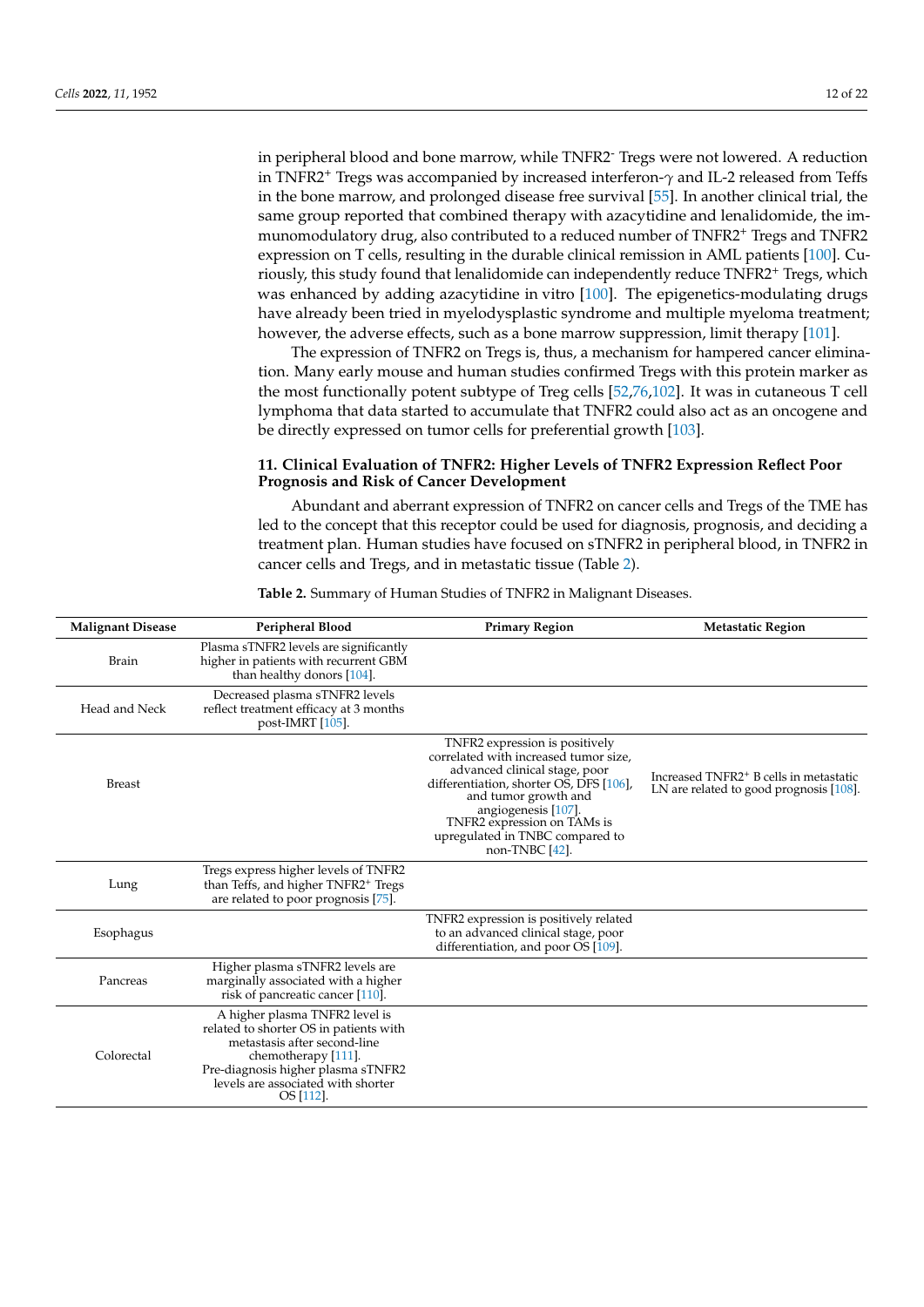| <b>Malignant Disease</b> | Peripheral Blood                                                                                                                                                                                                                                                                                         | <b>Primary Region</b>                                                                                                                                                                                                                                                                                                                                                                                                                                                                                                    | <b>Metastatic Region</b>                                                                                                                                         |
|--------------------------|----------------------------------------------------------------------------------------------------------------------------------------------------------------------------------------------------------------------------------------------------------------------------------------------------------|--------------------------------------------------------------------------------------------------------------------------------------------------------------------------------------------------------------------------------------------------------------------------------------------------------------------------------------------------------------------------------------------------------------------------------------------------------------------------------------------------------------------------|------------------------------------------------------------------------------------------------------------------------------------------------------------------|
| Ovary                    |                                                                                                                                                                                                                                                                                                          | TNFR2 expression is higher in cancer<br>cells than in benign ovarian cells, and<br>the elevated expression reflects cancer<br>progression [113].                                                                                                                                                                                                                                                                                                                                                                         | TNFR2 <sup>+</sup> Tregs are abundantly present<br>in malignant ascites and show more<br>suppressive characteristics than those<br>in the peripheral blood [52]. |
| Uterus                   | Peripheral TNFR2 <sup>+</sup> Tregs and<br>circulating sTNFR2 are increased, and<br>the percentage of TNFR2 <sup>+</sup> Tregs is<br>inversely correlated with clinical<br>stage $[114]$ .<br>Higher plasma sTNFR2 levels are<br>associated with advanced clinical<br>stage [115] and cancer risk [116]. | Tumor-infiltrating TNFR2 <sup>+</sup> Tregs are<br>significantly increased [114].                                                                                                                                                                                                                                                                                                                                                                                                                                        |                                                                                                                                                                  |
| Leukemia/Melanoma        |                                                                                                                                                                                                                                                                                                          | Both total and TNFR2 <sup>+</sup> Treg<br>populations are significantly higher in<br>AML patients as compared with<br>healthy donors [55].<br>TNFR2 <sup>+</sup> Tregs have higher levels of<br>CTLA-4, Ki67 and CXCR4 as<br>compared with TNFR2 <sup>-</sup> Tregs in AML<br>patients [55].<br>Higher TNFR2 <sup>+</sup> Tregs and lower<br>TNFR2 <sup>+</sup> Teffs are observed in AML<br>patients as compared with healthy<br>donors, and increased TNFR2 <sup>+</sup> Tregs<br>are related to cancer relapse [100]. |                                                                                                                                                                  |
| Lymphoma                 | Higher plasma sTNFR2 levels are<br>related to higher NHL risk [117,118].                                                                                                                                                                                                                                 |                                                                                                                                                                                                                                                                                                                                                                                                                                                                                                                          |                                                                                                                                                                  |

<span id="page-12-0"></span>**Table 2.** *Cont.*

sTNFR2, soluble tissue necrosis factor receptor 2; GBM, glioblastoma; IMRT, intensity-modulated radiation therapy; Tregs, suppressive T cells; Teffs, effector T cells; OS, overall survival; NHL, non-Hodgkin lymphoma; DSF, disease free survival; TAMs, tumor-associated macrophage; TNBC, triple negative breast cancer; CTAL-4, anti-cytotoxic T lymphocytes-associated protein 4; CXCR4, C-X-C chemokine receptor type 4; AML, acute myeloid leukemia; LN, lymph node.

Two overarching points emerge from Table [2.](#page-12-0) First, the degree of TNFR2 expression in malignant cells is positively associated with disease progression and prognosis. Higher TNFR2 expression is correlated with the highest risk of tumor growth in ovarian, esophageal, and breast cancer; moreover, TNFR2 gene expression in breast cancer cells also indicates a higher grade of malignancy [\[42,](#page-17-13)[106](#page-20-8)[,107,](#page-20-9)[109](#page-20-11)[,113\]](#page-20-15). Although higher levels of a protein are hard to quantify, two studies—one in human lung cell carcinoma and one in cutaneous T cell lymphoma—show this overexpression was actually logs of overexpression as measured by flow cytometry, an impressive signal [\[74\]](#page-19-23). Similarly, the number of TNFR2<sup>+</sup> Tregs in malignant tissue indicates tumor progression. Compared to other commonly studied tumor markers such as OX40 and 4-1BB, TNFR2 overexpression was still  $10\times$  greater. The increased TNFR2 expression on Tregs is associated with lymphatic invasion, distant metastasis, and more advanced clinical stage in lung cancer. Furthermore, the increased degree of the TNFR2<sup>+</sup> T cell populations among CD4<sup>+</sup> T cells reflects relapse in AML [\[55,](#page-18-6)[75,](#page-19-0)[100\]](#page-20-2).

Second, measuring sTNFR2 level in the serum is also useful. When there is augmented TNFR2 agonism, the receptor is shed. Elevated levels of sTNFR2 are a surrogate for extreme TNFR2 agonism [\[69\]](#page-18-20). For example, higher levels of sTNFR2 imply poor prognosis in colorectal, cervical cancer, and non-Hodgkin lymphoma [\[111,](#page-20-13)[112,](#page-20-14)[114](#page-20-16)[,117\]](#page-20-19). A stage-dependent release of sTNFR2 into the bloodstream occurs in the endometrial cancer and an elevated sTNFR2 level indicates recurrence in glioblastoma [\[104](#page-20-6)[,115\]](#page-20-17). Meanwhile, it reflects the therapeutic effect of radiotherapy in the head and neck cancer [\[105\]](#page-20-7). Importantly, the higher circulating sTNFR2 level can be a risk factor for cancer generation. Prude and his group analyzed the baseline serum levels of 67 immune and inflammation markers from 301 patients with non-Hodgkin lymphoma diagnosed over 5 years after the blood collection and 301 control patients within another disease screening trial, revealing that the higher sTNFR2 levels were strongly associated with lymphoma risk [\[118\]](#page-20-20). The relationship between elevated sTNFR2 level and cancer development also has been reported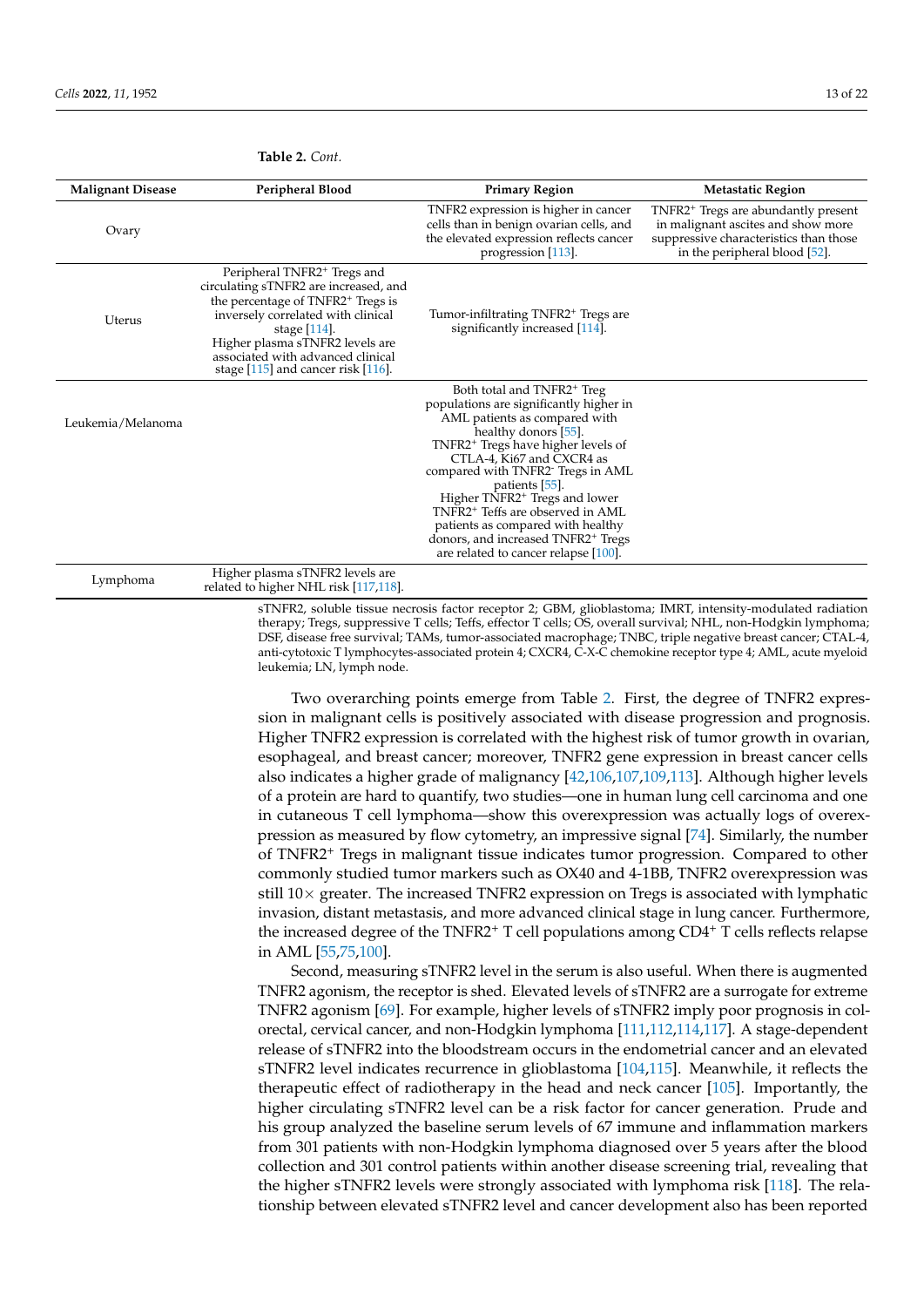in endometrial and pancreatic cancer [\[110](#page-20-12)[,116\]](#page-20-18). Thus, the serum sTNFR2 level serves as a novel biomarker that reflects TNFR2 activity, further the state of malignant disease, and also the drive of severe agonism of this receptor for preferential tumor growth.

### **12. Discussion**

Specifically targeting TNFR2 is believed to be an ideal cancer therapy because TNFR2 expression is limited to minor subpopulations of normal cells, while its expression is enriched in the TME, including Tregs. The creation of TNFR2 antibodies with the ability to kill rapidly proliferating cells presents a rare example of a TME-specific cancer therapy [\[73](#page-19-24)[,119\]](#page-20-21). Therefore, the targeting of TNFR2<sup>+</sup> malignant cells with TNFR2-specific antagonistic antibodies may not only control cancer growth but also minimize adverse effects [\[25\]](#page-17-1). Here, we describe the current challenges to creating such potential drugs and discuss future perspectives on targeting TNFR2 therapy for malignant diseases. This discussion is based on Table [3,](#page-14-0) which is a summary of cell culture studies, animal models, and human studies of TNFR2-targeted antibody therapy for malignant diseases.

**Table 3.** Summary of studies using TNFR2-targeted therapy for malignant diseases.

| Author<br>(Year) [Ref.]                 | Drug                                                            | Specimen/Tissue                                                                | Mechanism/Outcomes                                                                                                                                                                                                                                                                                                                                                                                                                                                                                                         |
|-----------------------------------------|-----------------------------------------------------------------|--------------------------------------------------------------------------------|----------------------------------------------------------------------------------------------------------------------------------------------------------------------------------------------------------------------------------------------------------------------------------------------------------------------------------------------------------------------------------------------------------------------------------------------------------------------------------------------------------------------------|
| Govindaraj, C. et al.<br>$(2014)$ [55]  | Combination of<br>azacytidine and<br>panobinostat               | NFR2 <sup>+</sup> Tregs in AML<br>patients                                     | The combination therapy might inhibit<br>$\bullet$<br>DNA methyltransferase 1 and histone<br>deacetylase in AML patients.<br>The level of TNFR2 <sup>+</sup> Tregs in peripheral<br>$\bullet$<br>blood and bone marrow of patients was<br>decreased, while the population of<br>TNFR2 <sup>-</sup> Tregs was not reduced.<br>Positive clinical response corresponded to<br>$\bullet$<br>decreased TNFR2 <sup>+</sup> Tregs and increased<br>IFN- $\gamma$ <sup>+</sup> Teffs in bone marrow before vs.<br>after treatment. |
| Govindaraj, C. et al.<br>$(2014)$ [100] | Combination of<br>azacytidine and<br>lenalidomide               | NFR2 <sup>+</sup> Tregs in clinically<br>remitted AML patients                 | Lenalidomide reduced TNFR2 <sup>+</sup> Tregs and<br>$\bullet$<br>augmented Teffs, which was enhanced by<br>azacytidine, resulting in prolonged<br>clinical remission.                                                                                                                                                                                                                                                                                                                                                     |
| Torrey, H. et al.<br>$(2017)$ [73]      | Anti-TNFR2 antibody                                             | Human Tregs in ovarian<br>cancer ascites<br>Human ovarian cancer<br>cell line  | The antibody bound to identical TNFR2<br>$\bullet$<br>regions and locks in receptor resting state<br>as antiparallel dimer form, which blocks<br>downstream signaling pathway.<br>Proliferation of Tregs was inhibited, while<br>$\bullet$<br>Teffs were expanded.<br>In addition to TNFR2 <sup>+</sup> Tregs, TNFR2 <sup>+</sup><br>$\bullet$<br>cancer cells were directly killed.                                                                                                                                       |
| Nie, Y. et al.<br>$(2018)$ [72]         | Combination of<br>anti-TNFR2 antibody<br>and anti-CD25 antibody | TNFR2 <sup>+</sup> Tregs in murine<br>colorectal and breast<br>cancer model    | Remarkably decreased TNFR2 <sup>+</sup> Tregs and<br>$\bullet$<br>increased IFN- $\gamma^+$ Teffs infiltrated in the<br>tumor.<br>Long term tumor-free survival was<br>٠<br>improved in murine cancer models.                                                                                                                                                                                                                                                                                                              |
| Torrey, H. et al.<br>$(2019)$ [74]      | Anti-TNFR2 antibody                                             | TNFR2 <sup>+</sup> cancer cells and<br>Tregs from patients with<br>stage IV SS | TNFR2 <sup>+</sup> SS tumor cells and Tregs were<br>$\bullet$<br>dose-dependently decreased by the<br>antibody, while beneficial and rapid<br>expansion of Teffs was observed.                                                                                                                                                                                                                                                                                                                                             |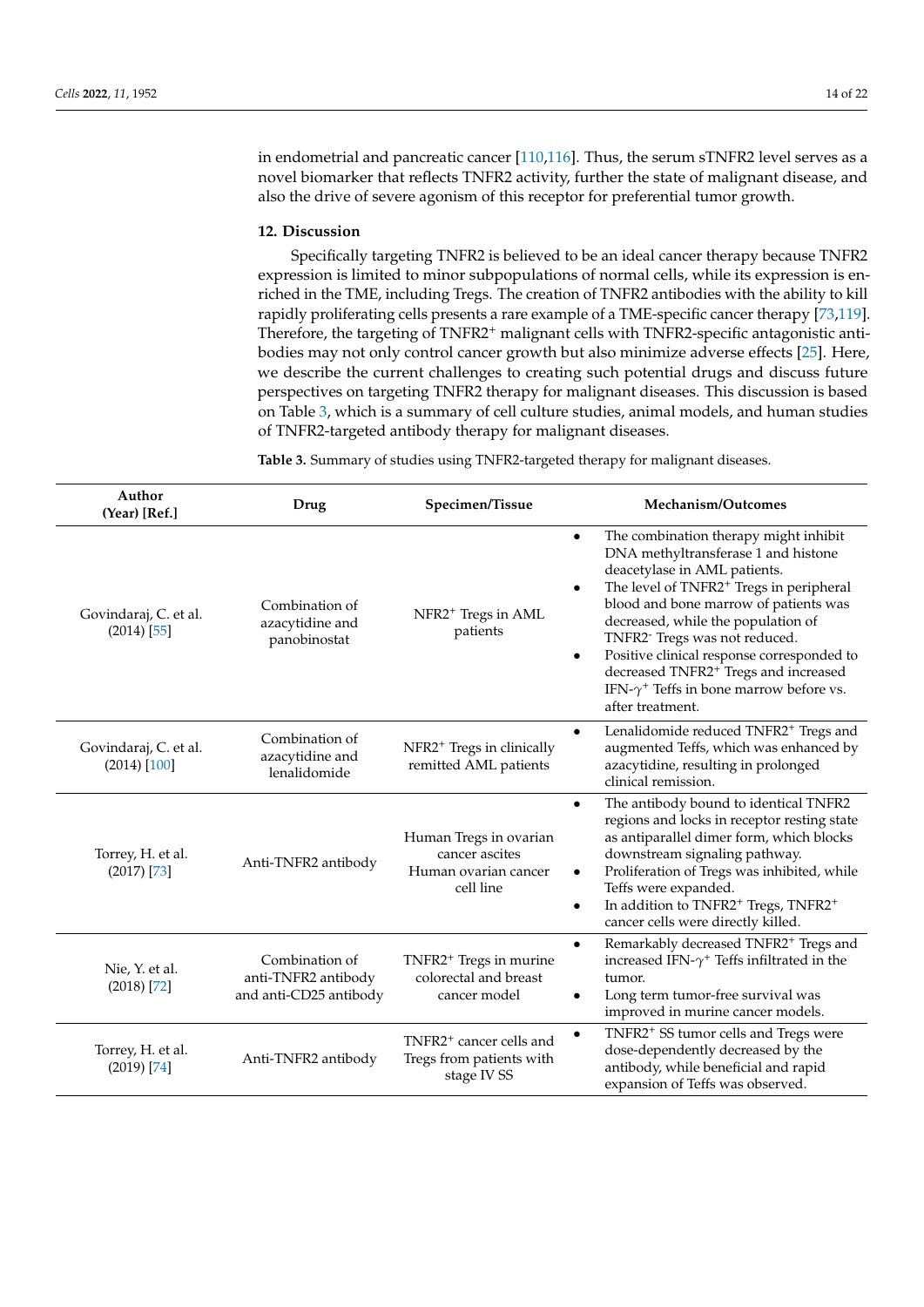| Author<br>(Year) [Ref.]             | Drug                                                            | Specimen/Tissue                                                                                                                     | Mechanism/Outcomes                                                                                                                                                                                                                                                                                                                                                                                                      |
|-------------------------------------|-----------------------------------------------------------------|-------------------------------------------------------------------------------------------------------------------------------------|-------------------------------------------------------------------------------------------------------------------------------------------------------------------------------------------------------------------------------------------------------------------------------------------------------------------------------------------------------------------------------------------------------------------------|
| Tam, E. M. et al.<br>$(2019)$ [120] | Anti-TNFR2 antibody                                             | Murine colorectal, breast,<br>fibroblast fibrosarcoma.<br>and B cell lymphoma<br>cell lines<br>Murine TNFR2 <sup>+</sup> Tregs<br>٠ | The antibody bound to outside of the<br>$\bullet$<br>TNF-binding region in TNFR2 and<br>showed anti-tumor activity as<br>Fc-dependent agonism of Teffs.<br>Anti-TNFR2 treatment is mediated by<br>Teffs and NK cells, downregulates TNFR2<br>on T cells, which leads to Teffs expansion<br>and improved functionality.<br>The antibody did not deplete Tregs and<br>never caused spontaneous immune cell<br>activation. |
| Yang, M. et al.<br>$(2020)$ [119]   | Anti-TNFR2 antibody                                             | Human colorectal cancer,<br>lymphoma and<br>leukemia cell line<br>٠                                                                 | The anti-TNFR2 antibody showed<br>specific killing of TNFR2-expressing<br>tumor cells and Tregs, but sparing Teffs,<br>which proliferated.<br>The IgG2 isotype of the antagonists<br>functioned better than the IgG1 isotype.                                                                                                                                                                                           |
|                                     |                                                                 | $\bullet$<br>Human Tregs and Teffs<br>in the blood                                                                                  | The mutations to its amino acid sequence<br>stabilized the natural variability of the<br>IgG2 isotype's hinge and improved<br>function.                                                                                                                                                                                                                                                                                 |
| Case, K. et al. (2020) [98]         | Combination of<br>anti-TNFR2 antibody<br>and anti-PD-1 antibody | $\bullet$<br>Murine colorectal cancer                                                                                               | The combination therapy had the greatest<br>efficacy by complete tumor regression<br>and elimination, and the next most<br>effective therapy was anti-TNFR2 alone,<br>whereas the least effective was anti-PD-1<br>alone.<br>The mode of action was by killing Tregs<br>and increasing Teffs.                                                                                                                           |

<span id="page-14-0"></span>**Table 3.** *Cont.*

TNFR2, tissue necrosis factor receptor 2; AML, acute myeloid leukemia; SS, Sézary syndrome; Tregs, regulatory T cells; IFN-*γ*, interferon-gamma; Teffs, effector T cells; NK cells, natural killer cells.

Early development of antibodies against TNFR2 was fraught with limitations. The antibodies worked in culture but did not work well in animal models. This was in large part driven by the fact that in vitro they blocked apparent signaling, but in vivo a tiny bit of TNF superfamily ligand uniformly caused their failure. After nearly 15 years of research, a novel type of true antagonistic antibodies was created [\[73](#page-19-24)[,119\]](#page-20-21). Newly synthesized TNFR2 on rapidly proliferating cells was frozen as TNFR2 receptors into an anti-parallel dimer, thus, blocking the TNF binding site. Additionally, these antibodies only killed rapidly proliferating cells and left alone preformed TNFR2 timers, suggesting a more favorable structural biology to prevent off-target effects on circulating non-proliferating Tregs [\[73\]](#page-19-24). These antibodies have been called "dominant" antagonistic antibodies due to their ability to diminish human ovarian cancer cells in the ascites and cutaneous T cell lymphoma, even under TNF induction. The other type of antibody is called "recessive," because it cannot overcome a tumor burden with the additional TNF [\[73](#page-19-24)[,74\]](#page-19-23). The dominant antibody also inhibits Treg proliferation, especially strongly suppressive Tregs, in the TME only, resulting in activated Teffs [\[25\]](#page-17-1). There are some mechanistic clues supporting their usefulness:

- (1) The dominant antibody targets a different site on the TNFR2 protein from the recessive antibody, resulting in stabilized TNFR2 in an antiparallel dimer formation and hexagonal lattice on the cellular surface, which blocks the activation of the signaling pathway [\[17](#page-16-16)[,73\]](#page-19-24).
- (2) The dominant antibody does not require Fcγ receptor-mediated antibody binding [\[18,](#page-16-17)[73\]](#page-19-24).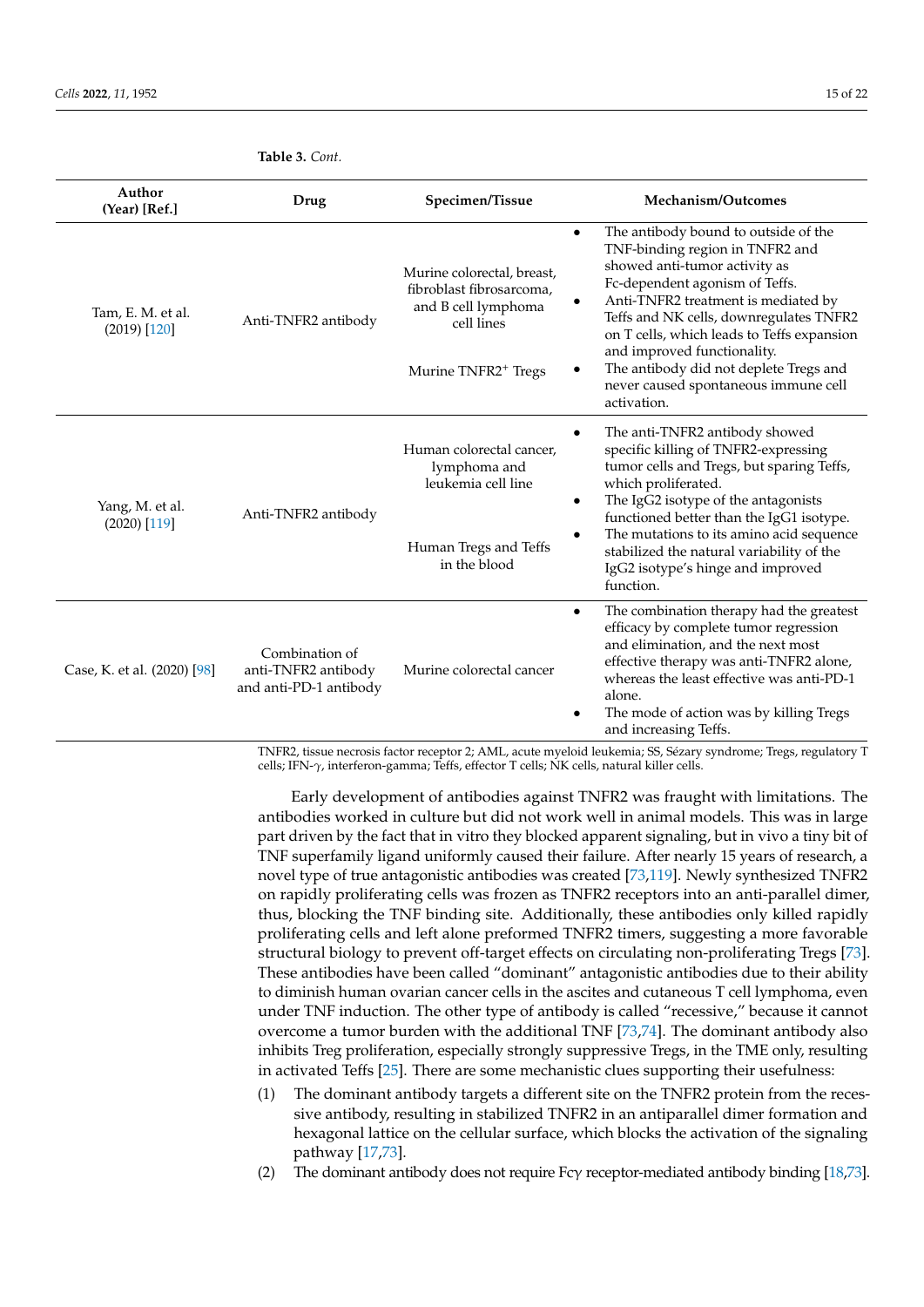- (3) The dominant antibody inhibits the cleavage of the receptor from the cellular surface [\[73\]](#page-19-24).
- (4) We also expect that this dominant anti-TNFR2 antibody may overcome the drug resistance of CSCs with the expectation of achieving a complete cure in some malignant diseases.

For example, renal CSCs are not sensitive to chemotherapy until they proliferate through activated TNF/TNFR2 signaling [\[51\]](#page-18-2). This indicates that the dominant anti-TNFR2 antibody may effectively remove such drug-resistant CSCs.

Anti-TNFR2 antibody dominance may optimize therapy in additional ways. Using the chimeric mutant constructs and a structural biological technique, the IgG2 isoform of the antibody effectively kills rapidly growing cancer cells and immunosuppressive Tregs with hyperexpressed TNFR2 [\[119\]](#page-20-21). This accomplishment demonstrates that the stabilization of the antibody's hinge and expansion of its arms may achieve the greatest efficacy as a cancer immunotherapy [\[17\]](#page-16-16). Furthermore, our anti-TNFR2 antibody, when combined with an ICI, effectively eliminates murine colorectal cancer [\[98\]](#page-20-0). Mice treated with the combination therapy displayed significantly decreased Treg and increased Teff number in their TME [\[98\]](#page-20-0). Importantly, the anti-TNFR2 antibody alone also displayed significantly longer survival in the treated mice as compared with the non-treated mice, suggesting that the antagonist may be an alternative Treg inhibitor for patients with tolerance to the existing ICIs.

Other research groups have attempted to identify specific anti-TNFR2 antibodies for cancer treatment. Nie and the coworkers combined their antagonistic anti-TNFR2 antibody, TR75-54.7, with an anti-CD25 antibody as therapy in murine colorectal and breast cancer models; they found significantly fewer TNFR2<sup>+</sup> Tregs and more infiltrating IFN-*γ* + Teffs, and remarkably decreased tumors [\[72\]](#page-18-22). The rationale for the combined therapy was to achieve synergy between the anti-TNFR2 antibody and an immune stimulant. More recently, Tam and colleagues developed another anti-TNFR2 antibody, Y2, which binds to the receptor outside of the TNF-binding site and accelerates the anti-tumor activity as Fc-dependent agonism of conventional T cells [\[120\]](#page-20-22). While Y2 facilitated the expansion and function of Teffs and downregulated the TNFR2 expression on T cells, Tregs were not depleted. Spontaneous immune cell activation never occurred in the healthy or tumorbearing mice [\[120\]](#page-20-22). These results indicate less toxicity in the cancer therapy using the anti-TNFR2 antibody. The reason of less autoimmune effects by targeting TNFR2 therapy relative to ICIs may be intelligible by our proposed mechanism. Tregs expressing PD-1 and CTLA-4 act as critical immunomodulators, hence, severe side effects can be expected when targeting these immune checkpoint molecules. Meanwhile, TNFR2<sup>+</sup> Tregs belong to the minor subpopulation of potent Tregs in the normal condition but can highly infiltrate in TME (Figure [2\)](#page-6-0) [\[25\]](#page-17-1).

As described above, a universal demethylation inhibitory drug such as azacytidine contributes to improved outcomes in some blood cancers by downregulating TNFR2<sup>+</sup> Tregs [\[55\]](#page-18-6). Thus, drugs in this class, which regulate by an epigenetic mechanism, may be a potential treatment for malignant disease. However, to our knowledge, no studies have thus far directly investigated DNA methylation/demethylation of TNFR2 in malignant disease; it has not been uncovered whether the gene duplication and/or activating mutations occur in the malignant tissue, and it is not known whether gene duplication and/or activation occurs in the malignant tissue [\[121](#page-21-0)[,122\]](#page-21-1). The epigenetic axis has shed light on the current cancer research and the detailed mechanism including PD-1 and CTLA-4 [\[121\]](#page-21-0).

In conclusion, the TNFR2 signaling pathway plays pivotal roles in cancer progression. Targeted anti-TNFR2 therapy is known to deplete malignant cells and immunosuppressive Tregs, conferring both tumoricidal capacity. The evidence base developed thus far suggests that that more detailed investigations of TNFR2 signaling in the TME are desirable and that specific targeting of TNFR2 in the TME is an exciting new strategy for cancer immunotherapy.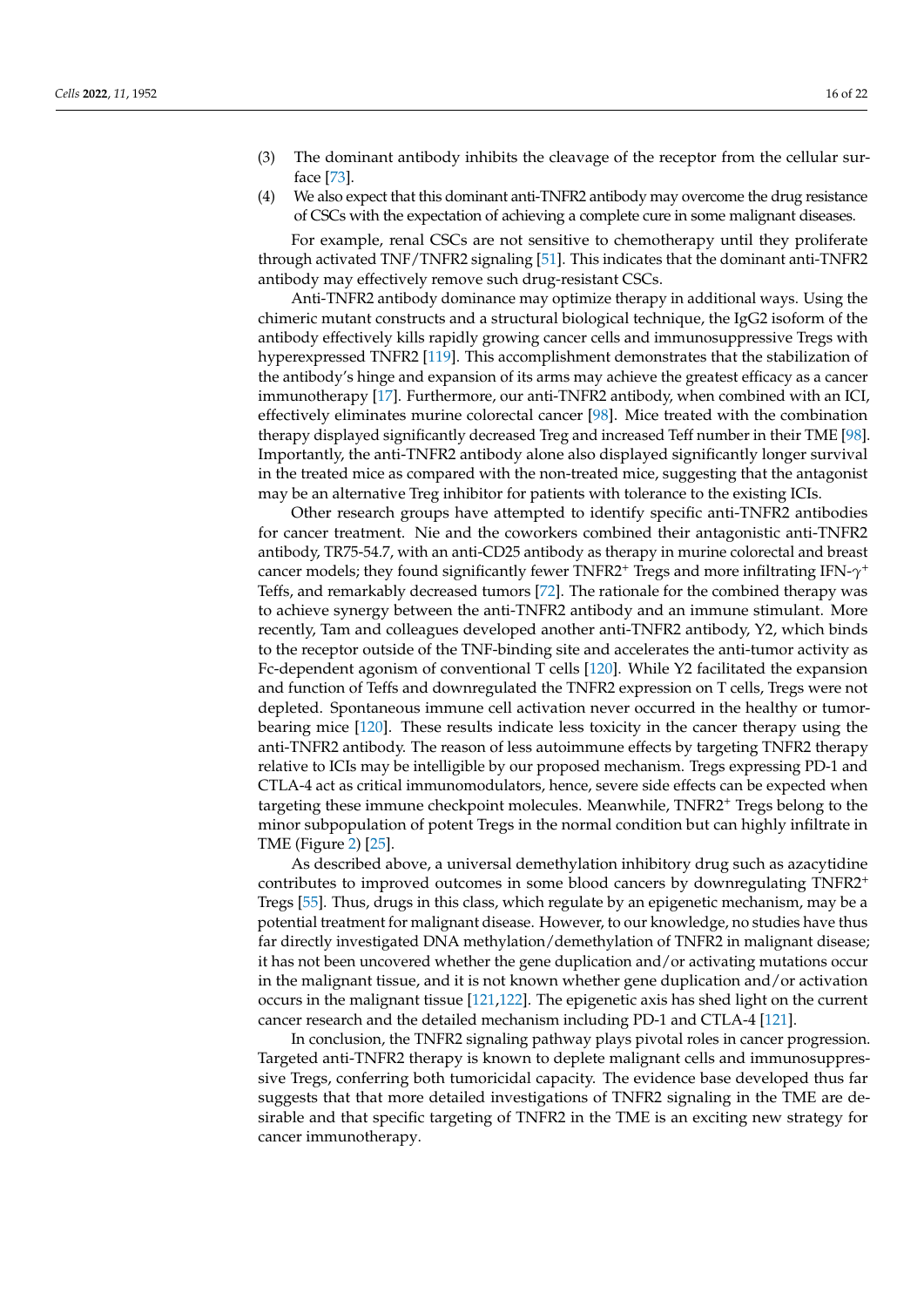**Author Contributions:** H.T.; writing—original draft preparation, H.T.; writing—review and editing, G.Y.; supervision, D.L.F.; supervision, editing and writing. All authors have read and agreed to the published version of the manuscript.

**Funding:** This study was supported by The Iacocca Foundation.

**Institutional Review Board Statement:** Not applicable.

**Informed Consent Statement:** Not applicable.

**Data Availability Statement:** Not applicable.

**Acknowledgments:** We thank to Lynne Murphy and Sheila A. Williams for supporting our research and Miriam Davis for editing the manuscript.

**Conflicts of Interest:** The authors declare no conflict of interest.

#### **References**

- <span id="page-16-0"></span>1. Anslow, W.P., Jr.; Karnovsky, D.A.; Jager, B.V.; Smith, H.W. The toxicity and pharmacological action of the nitrogen mustards and certain related compounds. *J. Pharmacol. Exp. Ther.* **1947**, *91*, 224–235. [\[PubMed\]](http://www.ncbi.nlm.nih.gov/pubmed/20270127)
- <span id="page-16-1"></span>2. Gobbini, E.; Charles, J.; Toffart, A.C.; Leccia, M.T.; Moro-Sibilot, D.; Giaj Levra, M. Current opinions in immune checkpoint inhibitors rechallenge in solid cancers. *Crit. Rev. Oncol. Hematol.* **2019**, *144*, 102816. [\[CrossRef\]](http://doi.org/10.1016/j.critrevonc.2019.102816) [\[PubMed\]](http://www.ncbi.nlm.nih.gov/pubmed/31707222)
- <span id="page-16-2"></span>3. Iwai, Y.; Hamanishi, J.; Chamoto, K.; Honjo, T. Cancer immunotherapies targeting the PD-1 signaling pathway. *J. Biomed. Sci.* **2017**, *24*, 26. [\[CrossRef\]](http://doi.org/10.1186/s12929-017-0329-9)
- <span id="page-16-3"></span>4. Sade-Feldman, M.; Jiao, Y.J.; Chen, J.H.; Rooney, M.S.; Barzily-Rokni, M.; Eliane, J.P.; Bjorgaard, S.L.; Hammond, M.R.; Vitzthum, H.; Blackmon, S.M.; et al. Resistance to checkpoint blockade therapy through inactivation of antigen presentation. *Nat. Commun.* **2017**, *8*, 1136. [\[CrossRef\]](http://doi.org/10.1038/s41467-017-01062-w) [\[PubMed\]](http://www.ncbi.nlm.nih.gov/pubmed/29070816)
- <span id="page-16-4"></span>5. Varricchi, G.; Galdiero, M.R.; Mercurio, V.; Bonaduce, D.; Marone, G.; Tocchetti, C.G. Pharmacovigilating cardiotoxicity of immune checkpoint inhibitors. *Lancet Oncol.* **2018**, *19*, 1545–1546. [\[CrossRef\]](http://doi.org/10.1016/S1470-2045(18)30622-3)
- <span id="page-16-5"></span>6. Johnson, D.B.; Nebhan, C.A.; Moslehi, J.J.; Balko, J.M. Immune-checkpoint inhibitors: Long-term implications of toxicity. *Nat. Rev. Clin. Oncol.* **2022**, *19*, 254–267. [\[CrossRef\]](http://doi.org/10.1038/s41571-022-00600-w)
- <span id="page-16-6"></span>7. Brenner, D.; Blaser, H.; Mak, T.W. Regulation of tumour necrosis factor signalling: Live or let die. *Nat. Rev. Immunol.* **2015**, *15*, 362–374. [\[CrossRef\]](http://doi.org/10.1038/nri3834)
- <span id="page-16-7"></span>8. DeVita, V.T., Jr.; Chu, E. A history of cancer chemotherapy. *Cancer Res.* **2008**, *68*, 8643–8653. [\[CrossRef\]](http://doi.org/10.1158/0008-5472.CAN-07-6611)
- <span id="page-16-8"></span>9. Murciano-Goroff, Y.R.; Warner, A.B.; Wolchok, J.D. The future of cancer immunotherapy: Microenvironment-targeting combinations. *Cell Res.* **2020**, *30*, 507–519. [\[CrossRef\]](http://doi.org/10.1038/s41422-020-0337-2)
- <span id="page-16-9"></span>10. Tang, J.; Yu, J.X.; Hubbard-Lucey, V.M.; Neftelinov, S.T.; Hodge, J.P.; Lin, Y. Trial watch: The clinical trial landscape for PD1/PDL1 immune checkpoint inhibitors. *Nat. Rev. Drug Discov.* **2018**, *17*, 854–855. [\[CrossRef\]](http://doi.org/10.1038/nrd.2018.210)
- <span id="page-16-10"></span>11. Yang, S.; Wang, J.; Brand, D.D.; Zheng, S.G. Role of TNF-TNF receptor 2 signal in regulatory T cells and its therapeutic implications. *Front. Immunol.* **2018**, *9*, 784. [\[CrossRef\]](http://doi.org/10.3389/fimmu.2018.00784)
- <span id="page-16-11"></span>12. Sheng, Y.; Li, F.; Qin, Z. TNF Receptor 2 makes tumor necrosis factor a friend of tumors. *Front. Immunol.* **2018**, *9*, 1170. [\[CrossRef\]](http://doi.org/10.3389/fimmu.2018.01170)
- <span id="page-16-12"></span>13. Naude, P.J.; den Boer, J.A.; Luiten, P.G.; Eisel, U.L. Tumor necrosis factor receptor cross-talk. *FEBS J.* **2011**, *278*, 888–898. [\[CrossRef\]](http://doi.org/10.1111/j.1742-4658.2011.08017.x)
- <span id="page-16-13"></span>14. Carswell, E.A.; Old, L.J.; Kassel, R.L.; Green, S.; Fiore, N.; Williamson, B. An endotoxin-induced serum factor that causes necrosis of tumors. *Proc. Natl. Acad. Sci. USA* **1975**, *72*, 3666–3670. [\[CrossRef\]](http://doi.org/10.1073/pnas.72.9.3666)
- <span id="page-16-14"></span>15. Faustman, D.L.; Davis, M. TNF Receptor 2 and Disease: Autoimmunity and Regenerative Medicine. *Front. Immunol.* **2013**, *4*, 478. [\[CrossRef\]](http://doi.org/10.3389/fimmu.2013.00478)
- <span id="page-16-15"></span>16. Hasegawa, S.; Nishikawa, S.; Miura, T.; Saito, Y.; Madarame, H.; Sekikawa, K.; Tagawa, Y.; Iwakura, Y.; Nakane, A. Tumor necrosis factor-alpha is required for gastritis induced by Helicobacter felis infection in mice. *Microb. Pathog.* **2004**, *37*, 119–124. [\[CrossRef\]](http://doi.org/10.1016/j.micpath.2004.06.004)
- <span id="page-16-16"></span>17. Vanamee, E.S.; Faustman, D.L. Structural principles of tumor necrosis factor superfamily signaling. *Sci. Signal.* **2018**, *11*, eaao4910. [\[CrossRef\]](http://doi.org/10.1126/scisignal.aao4910)
- <span id="page-16-17"></span>18. Wajant, H. Principles of antibody-mediated TNF receptor activation. *Cell Death Differ.* **2015**, *22*, 1727–1741. [\[CrossRef\]](http://doi.org/10.1038/cdd.2015.109)
- <span id="page-16-18"></span>19. Grell, M.; Douni, E.; Wajant, H.; Lohden, M.; Clauss, M.; Maxeiner, B.; Georgopoulos, S.; Lesslauer, W.; Kollias, G.; Pfizenmaier, K.; et al. The transmembrane form of tumor necrosis factor is the prime activating ligand of the 80 kDa tumor necrosis factor receptor. *Cell* **1995**, *83*, 793–802. [\[CrossRef\]](http://doi.org/10.1016/0092-8674(95)90192-2)
- <span id="page-16-19"></span>20. De Silva, D.G.; Mendis, L.N.; Sheron, N.; Alexander, G.J.; Candy, D.C.; Chart, H.; Rowe, B. TNF alpha in stool as marker of intestinal inflammation. *Lancet* **1992**, *340*, 372. [\[CrossRef\]](http://doi.org/10.1016/0140-6736(92)91446-F)
- <span id="page-16-20"></span>21. Sakaguchi, S. Naturally arising Foxp3-expressing CD25+CD4+ regulatory T cells in immunological tolerance to self and non-self. *Nat. Immunol.* **2005**, *6*, 345–352. [\[CrossRef\]](http://doi.org/10.1038/ni1178) [\[PubMed\]](http://www.ncbi.nlm.nih.gov/pubmed/15785760)
- <span id="page-16-21"></span>22. Lauenborg, B.; Christensen, L.; Ralfkiaer, U.; Kopp, K.L.; Jonson, L.; Dabelsteen, S.; Bonefeld, C.M.; Geisler, C.; Gjerdrum, L.M.; Zhang, Q.; et al. Malignant T cells express lymphotoxin alpha and drive endothelial activation in cutaneous T cell lymphoma. *Oncotarget* **2015**, *6*, 15235–15249. [\[CrossRef\]](http://doi.org/10.18632/oncotarget.3837) [\[PubMed\]](http://www.ncbi.nlm.nih.gov/pubmed/25915535)
- <span id="page-16-22"></span>23. Yang, D.; Wang, L.L.; Dong, T.T.; Shen, Y.H.; Guo, X.S.; Liu, C.Y.; Liu, J.; Zhang, P.; Li, J.; Sun, Y.P. Progranulin promotes colorectal cancer proliferation and angiogenesis through TNFR2/Akt and ERK signaling pathways. *Am. J. Cancer Res.* **2015**, *5*, 3085–3097. [\[PubMed\]](http://www.ncbi.nlm.nih.gov/pubmed/26693061)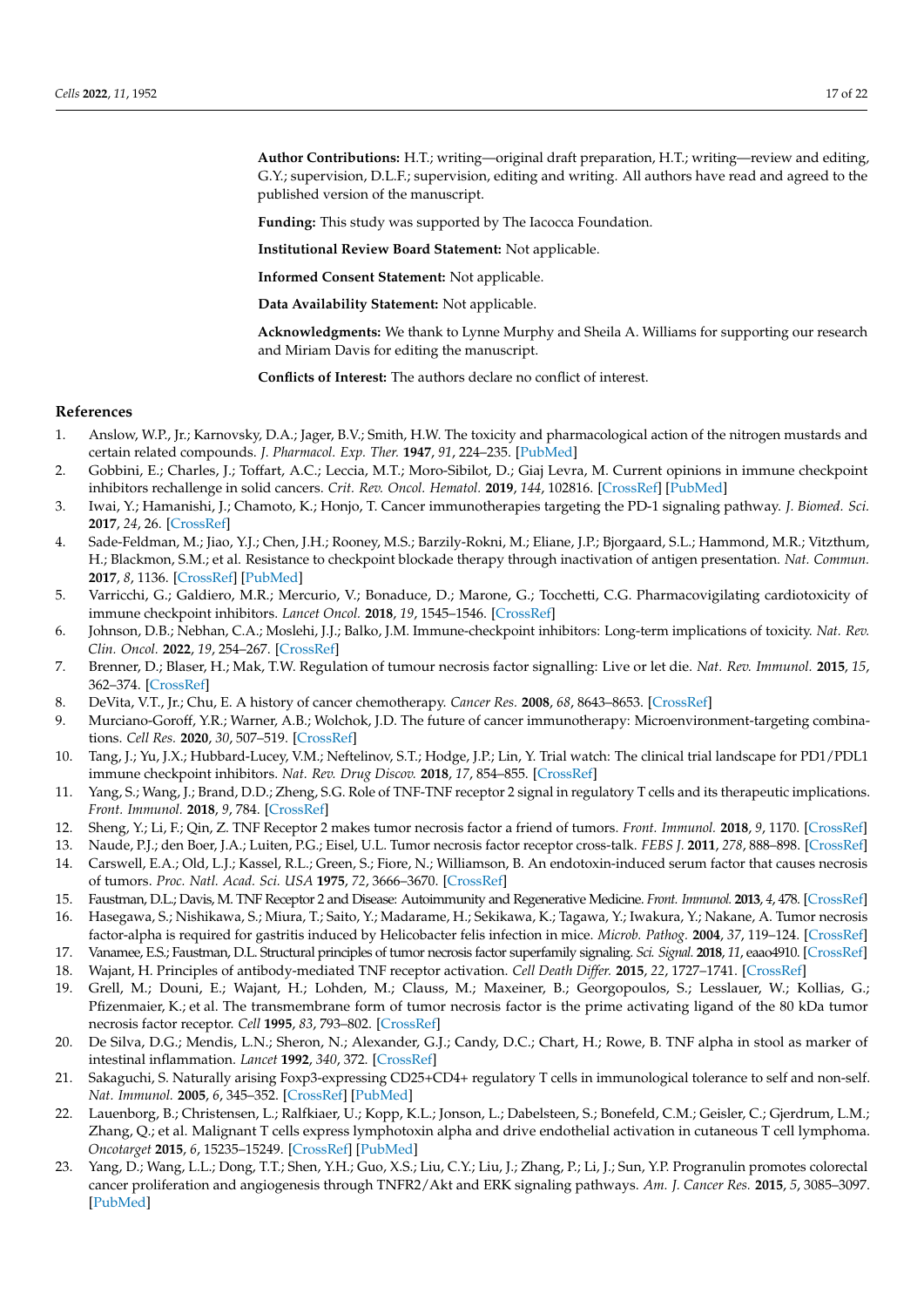- <span id="page-17-0"></span>24. Collette, Y.; Gilles, A.; Pontarotti, P.; Olive, D. A co-evolution perspective of the TNFSF and TNFRSF families in the immune system. *Trends Immunol.* **2003**, *24*, 387–394. [\[CrossRef\]](http://doi.org/10.1016/S1471-4906(03)00166-2)
- <span id="page-17-1"></span>25. Vanamee, E.S.; Faustman, D.L. TNFR2: A novel target for cancer immunotherapy. *Trends Mol. Med.* **2017**, *23*, 1037–1046. [\[CrossRef\]](http://doi.org/10.1016/j.molmed.2017.09.007)
- <span id="page-17-2"></span>26. Huang, J.; Yu, S.; Ji, C.; Li, J. Structural basis of cell apoptosis and necrosis in TNFR signaling. *Apoptosis* **2015**, *20*, 210–215. [\[CrossRef\]](http://doi.org/10.1007/s10495-014-1061-5)
- <span id="page-17-3"></span>27. Wajant, H.; Beilhack, A. Targeting regulatory T cells by addressing tumor necrosis factor and its receptors in allogeneic hematopoietic cell transplantation and cancer. *Front. Immunol.* **2019**, *10*, 2040. [\[CrossRef\]](http://doi.org/10.3389/fimmu.2019.02040)
- <span id="page-17-4"></span>28. Rothe, M.; Sarma, V.; Dixit, V.M.; Goeddel, D.V. TRAF2-mediated activation of NF-kappa B by TNF receptor 2 and CD40. *Science* **1995**, *269*, 1424–1427. [\[CrossRef\]](http://doi.org/10.1126/science.7544915)
- <span id="page-17-5"></span>29. Cabal-Hierro, L.; Rodriguez, M.; Artime, N.; Iglesias, J.; Ugarte, L.; Prado, M.A.; Lazo, P.S. TRAF-mediated modulation of NF-kB AND JNK activation by TNFR2. *Cell Signal.* **2014**, *26*, 2658–2666. [\[CrossRef\]](http://doi.org/10.1016/j.cellsig.2014.08.011)
- <span id="page-17-6"></span>30. Black, R.A.; Rauch, C.T.; Kozlosky, C.J.; Peschon, J.J.; Slack, J.L.; Wolfson, M.F.; Castner, B.J.; Stocking, K.L.; Reddy, P.; Srinivasan, S.; et al. A metalloproteinase disintegrin that releases tumour-necrosis factor-alpha from cells. *Nature* **1997**, *385*, 729–733. [\[CrossRef\]](http://doi.org/10.1038/385729a0)
- <span id="page-17-7"></span>31. Aderka, D.; Engelmann, H.; Shemer-Avni, Y.; Hornik, V.; Galil, A.; Sarov, B.; Wallach, D. Variation in serum levels of the soluble TNF receptors among healthy individuals. *Lymphokine Cytokine Res.* **1992**, *11*, 157–159.
- <span id="page-17-8"></span>32. Faustman, D.; Davis, M. TNF receptor 2 pathway: Drug target for autoimmune diseases. *Nat. Rev. Drug Discov.* **2010**, *9*, 482–493. [\[CrossRef\]](http://doi.org/10.1038/nrd3030)
- <span id="page-17-9"></span>33. Hamilton, K.E.; Simmons, J.G.; Ding, S.; Van Landeghem, L.; Lund, P.K. Cytokine induction of tumor necrosis factor receptor 2 is mediated by STAT3 in colon cancer cells. *Mol. Cancer Res.* **2011**, *9*, 1718–1731. [\[CrossRef\]](http://doi.org/10.1158/1541-7786.MCR-10-0210)
- <span id="page-17-15"></span>34. Rivas, M.A.; Carnevale, R.P.; Proietti, C.J.; Rosemblit, C.; Beguelin, W.; Salatino, M.; Charreau, E.H.; Frahm, I.; Sapia, S.; Brouckaert, P.; et al. TNF alpha acting on TNFR1 promotes breast cancer growth via p42/P44 MAPK, JNK, Akt and NF-kappa B-dependent pathways. *Exp. Cell Res.* **2008**, *314*, 509–529. [\[CrossRef\]](http://doi.org/10.1016/j.yexcr.2007.10.005)
- <span id="page-17-22"></span>35. Zhao, T.; Li, H.; Liu, Z. Tumor necrosis factor receptor 2 promotes growth of colorectal cancer via the PI3K/AKT signaling pathway. *Oncol. Lett.* **2017**, *1*, 342–346. [\[CrossRef\]](http://doi.org/10.3892/ol.2016.5403)
- <span id="page-17-17"></span>36. Sasi, S.P.; Yan, X.; Enderling, H.; Park, D.; Gilbert, H.Y.; Curry, C.; Coleman, C.; Hlatky, L.; Qin, G.; Kishore, R.; et al. Breaking the 'harmony' of TNF-alpha signaling for cancer treatment. *Oncogene* **2012**, *31*, 4117–4127. [\[CrossRef\]](http://doi.org/10.1038/onc.2011.567)
- <span id="page-17-23"></span>37. Al-Lamki, R.S.; Sadler, T.J.; Wang, J.; Reid, M.J.; Warren, A.Y.; Movassagh, M.; Lu, W.; Mills, I.G.; Neal, D.E.; Burge, J.; et al. Tumor necrosis factor receptor expression and signaling in renal cell carcinoma. *Am. J. Pathol.* **2010**, *177*, 943–954. [\[CrossRef\]](http://doi.org/10.2353/ajpath.2010.091218)
- <span id="page-17-24"></span>38. Feng, T.; Zheng, L.; Liu, F.; Xu, X.; Mao, S.; Wang, X.; Liu, J.; Lu, Y.; Zhao, W.; Yu, X.; et al. Growth factor progranulin promotes tumorigenesis of cervical cancer via PI3K/Akt/mTOR signaling pathway. *Oncotarget* **2016**, *7*, 58381–58395. [\[CrossRef\]](http://doi.org/10.18632/oncotarget.11126)
- <span id="page-17-10"></span>39. Arnott, C.H.; Scott, K.A.; Moore, R.J.; Robinson, S.C.; Thompson, R.G.; Balkwill, F.R. Expression of both TNF-alpha receptor subtypes is essential for optimal skin tumour development. *Oncogene* **2004**, *23*, 1902–1910. [\[CrossRef\]](http://doi.org/10.1038/sj.onc.1207317)
- <span id="page-17-11"></span>40. Sasi, S.P.; Bae, S.; Song, J.; Perepletchikov, A.; Schneider, D.; Carrozza, J.; Yan, X.; Kishore, R.; Enderling, H.; Goukassian, D.A. Therapeutic non-toxic doses of TNF induce significant regression in TNFR2-p75 knockdown Lewis lung carcinoma tumor implants. *PLoS ONE* **2014**, *9*, e92373. [\[CrossRef\]](http://doi.org/10.1371/journal.pone.0092373)
- <span id="page-17-12"></span>41. Lan, X.; Sun, W.; Dong, W.; Wang, Z.; Zhang, T.; He, L.; Zhang, H. Downregulation of long noncoding RNA H19 contributes to the proliferation and migration of papillary thyroid carcinoma. *Gene* **2018**, *646*, 98–105. [\[CrossRef\]](http://doi.org/10.1016/j.gene.2017.12.051) [\[PubMed\]](http://www.ncbi.nlm.nih.gov/pubmed/29287713)
- <span id="page-17-13"></span>42. Frankenberger, C.; Rabe, D.; Bainer, R.; Sankarasharma, D.; Chada, K.; Krausz, T.; Gilad, Y.; Becker, L.; Rosner, M.R. Metastasis Suppressors regulate the tumor microenvironment by blocking recruitment of prometastatic tumor-associated macrophages. *Cancer Res.* **2015**, *75*, 4063–4073. [\[CrossRef\]](http://doi.org/10.1158/0008-5472.CAN-14-3394)
- <span id="page-17-14"></span>43. Yang, F.; Zhao, N.; Wu, N. TNFR2 promotes Adriamycin resistance in breast cancer cells by repairing DNA damage. *Mol. Med. Rep.* **2017**, *16*, 2962–2968. [\[CrossRef\]](http://doi.org/10.3892/mmr.2017.6898) [\[PubMed\]](http://www.ncbi.nlm.nih.gov/pubmed/28677724)
- <span id="page-17-16"></span>44. Chen, X.; Hamano, R.; Subleski, J.J.; Hurwitz, A.A.; Howard, O.M.; Oppenheim, J.J. Expression of costimulatory TNFR2 induces resistance of CD4+FoxP3- conventional T cells to suppression by CD4+FoxP3+ regulatory T cells. *J. Immunol.* **2010**, *185*, 174–182. [\[CrossRef\]](http://doi.org/10.4049/jimmunol.0903548) [\[PubMed\]](http://www.ncbi.nlm.nih.gov/pubmed/20525892)
- <span id="page-17-18"></span>45. Ham, B.; Wang, N.; D'Costa, Z.; Fernandez, M.C.; Bourdeau, F.; Auguste, P.; Illemann, M.; Eefsen, R.L.; Hoyer-Hansen, G.; Vainer, B.; et al. TNF Receptor-2 Facilitates an Immunosuppressive Microenvironment in the Liver to Promote the Colonization and Growth of Hepatic Metastases. *Cancer Res.* **2015**, *75*, 5235–5247. [\[CrossRef\]](http://doi.org/10.1158/0008-5472.CAN-14-3173) [\[PubMed\]](http://www.ncbi.nlm.nih.gov/pubmed/26483205)
- <span id="page-17-19"></span>46. Zhou, Q.; Wu, X.; Wang, X.; Yu, Z.; Pan, T.; Li, Z.; Chang, X.; Jin, Z.; Li, J.; Zhu, Z.; et al. The reciprocal interaction between tumor cells and activated fibroblasts mediated by TNF-alpha/IL-33/ST2L signaling promotes gastric cancer metastasis. *Oncogene* **2019**, *39*, 1414–1428. [\[CrossRef\]](http://doi.org/10.1038/s41388-019-1078-x)
- <span id="page-17-20"></span>47. Jing, Y.; Sun, K.; Liu, W.; Sheng, D.; Zhao, S.; Gao, L.; Wei, L. Tumor necrosis factor-alpha promotes hepatocellular carcinogenesis through the activation of hepatic progenitor cells. *Cancer Lett.* **2018**, *434*, 22–32. [\[CrossRef\]](http://doi.org/10.1016/j.canlet.2018.07.001)
- <span id="page-17-21"></span>48. Tanimura, Y.; Kokuryo, T.; Tsunoda, N.; Yamazaki, Y.; Oda, K.; Nimura, Y.; Naing Mon, N.; Huang, P.; Nakanuma, Y.; Chen, M.F.; et al. Tumor necrosis factor alpha promotes invasiveness of cholangiocarcinoma cells via its receptor, TNFR2. *Cancer Lett.* **2005**, *219*, 205–213. [\[CrossRef\]](http://doi.org/10.1016/j.canlet.2004.07.027)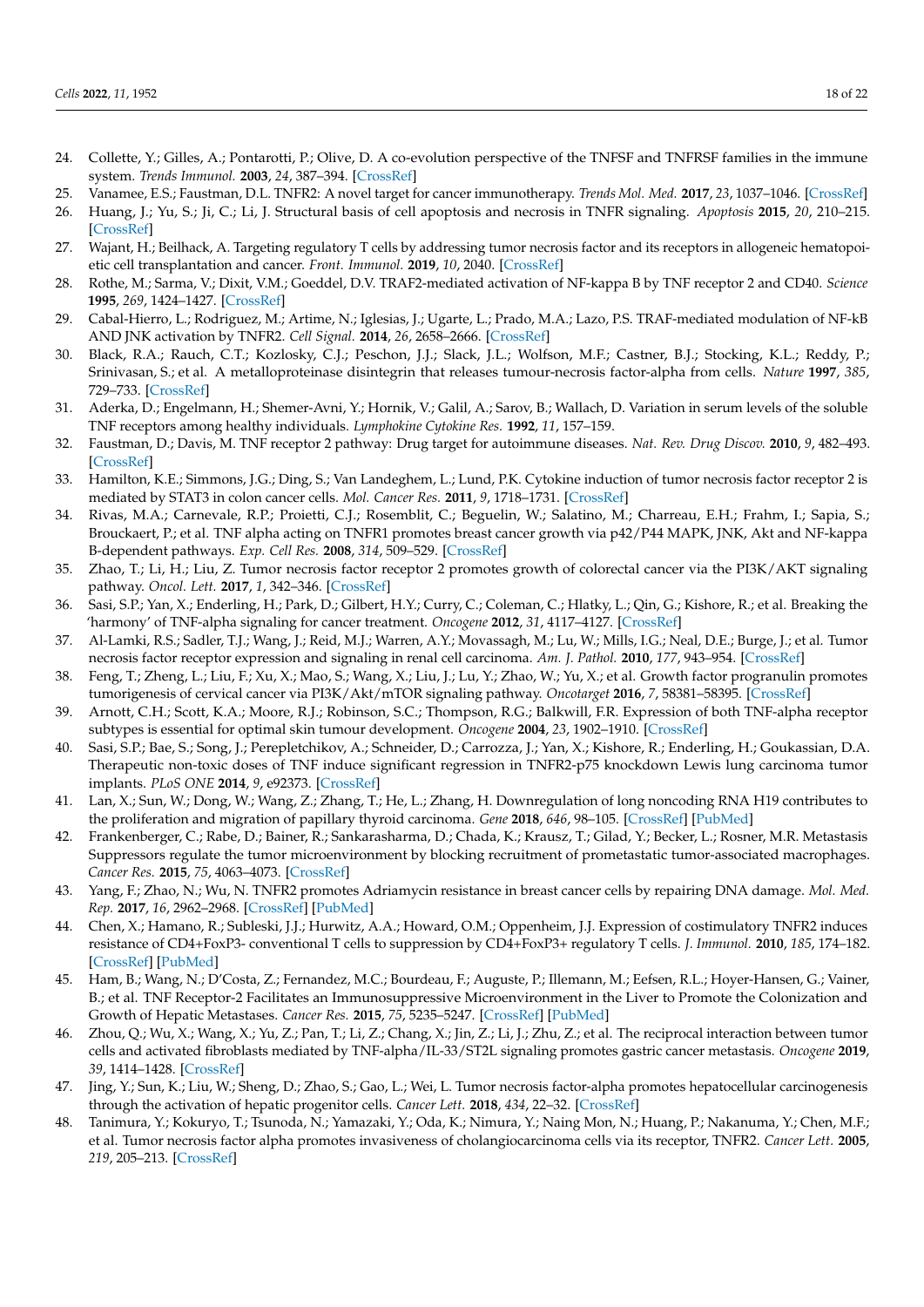- <span id="page-18-0"></span>49. Wang, L.; Yang, D.; Tian, J.; Gao, A.; Shen, Y.; Ren, X.; Li, X.; Jiang, G.; Dong, T. Tumor necrosis factor receptor 2/AKT and ERK signaling pathways contribute to the switch from fibroblasts to CAFs by progranulin in microenvironment of colorectal cancer. *Oncotarget* **2017**, *8*, 26323–26333. [\[CrossRef\]](http://doi.org/10.18632/oncotarget.15461)
- <span id="page-18-1"></span>50. Chang, L.Y.; Lin, Y.C.; Chiang, J.M.; Mahalingam, J.; Su, S.H.; Huang, C.T.; Chen, W.T.; Huang, C.H.; Jeng, W.J.; Chen, Y.C.; et al. Blockade of TNF-alpha signaling benefits cancer therapy by suppressing effector regulatory T cell expansion. *Oncoimmunology* **2015**, *4*, e1040215. [\[CrossRef\]](http://doi.org/10.1080/2162402X.2015.1040215)
- <span id="page-18-2"></span>51. Al-Lamki, R.S.; Wang, J.; Yang, J.; Burrows, N.; Maxwell, P.H.; Eisen, T.; Warren, A.Y.; Vanharanta, S.; Pacey, S.; Vandenabeele, P.; et al. Tumor necrosis factor receptor 2-signaling in CD133-expressing cells in renal clear cell carcinoma. *Oncotarget* **2016**, *7*, 24111–24124. [\[CrossRef\]](http://doi.org/10.18632/oncotarget.8125)
- <span id="page-18-3"></span>52. Govindaraj, C.; Scalzo-Inguanti, K.; Madondo, M.; Hallo, J.; Flanagan, K.; Quinn, M.; Plebanski, M. Impaired Th1 immunity in ovarian cancer patients is mediated by TNFR2+ Tregs within the tumor microenvironment. *Clin. Immunol.* **2013**, *149*, 97–110. [\[CrossRef\]](http://doi.org/10.1016/j.clim.2013.07.003)
- <span id="page-18-4"></span>53. Chopra, M.; Riedel, S.S.; Biehl, M.; Krieger, S.; von Krosigk, V.; Bauerlein, C.A.; Brede, C.; Jordan Garrote, A.L.; Kraus, S.; Schafer, V.; et al. Tumor necrosis factor receptor 2-dependent homeostasis of regulatory T cells as a player in TNF-induced experimental metastasis. *Carcinogenesis* **2013**, *34*, 1296–1303. [\[CrossRef\]](http://doi.org/10.1093/carcin/bgt038)
- <span id="page-18-5"></span>54. Johrer, K.; Janke, K.; Krugmann, J.; Fiegl, M.; Greil, R. Transendothelial migration of myeloma cells is increased by tumor necrosis factor (TNF)-alpha via TNF receptor 2 and autocrine up-regulation of MCP-1. *Clin. Cancer Res.* **2004**, *10*, 1901–1910. [\[CrossRef\]](http://doi.org/10.1158/1078-0432.CCR-1053-03)
- <span id="page-18-6"></span>55. Govindaraj, C.; Tan, P.; Walker, P.; Wei, A.; Spencer, A.; Plebanski, M. Reducing TNF receptor 2+ regulatory T cells via the combined action of azacitidine and the HDAC inhibitor, panobinostat for clinical benefit in acute myeloid leukemia patients. *Clin. Cancer Res.* **2014**, *20*, 724–735. [\[CrossRef\]](http://doi.org/10.1158/1078-0432.CCR-13-1576)
- <span id="page-18-7"></span>56. Deb, S.; Amin, S.; Imir, A.G.; Yilmaz, M.B.; Suzuki, T.; Sasano, H.; Bulun, S.E. Estrogen regulates expression of tumor necrosis factor receptors in breast adipose fibroblasts. *J. Clin. Endocrinol. Metab.* **2004**, *89*, 4018–4024. [\[CrossRef\]](http://doi.org/10.1210/jc.2004-0127)
- <span id="page-18-8"></span>57. Kowal, J.; Kornete, M.; Joyce, J.A. Re-education of macrophages as a therapeutic strategy in cancer. *Immunotherapy* **2019**, *11*, 677–689. [\[CrossRef\]](http://doi.org/10.2217/imt-2018-0156)
- <span id="page-18-9"></span>58. Komohara, Y.; Takeya, M. CAFs and TAMs: Maestros of the tumour microenvironment. *J. Pathol.* **2017**, *241*, 313–315. [\[CrossRef\]](http://doi.org/10.1002/path.4824)
- <span id="page-18-10"></span>59. Dollt, C.; Becker, K.; Michel, J.; Melchers, S.; Weis, C.A.; Schledzewski, K.; Krewer, A.; Kloss, L.; Gebhardt, C.; Utikal, J.; et al. The shedded ectodomain of Lyve-1 expressed on M2-like tumor-associated macrophages inhibits melanoma cell proliferation. *Oncotarget* **2017**, *8*, 103682–103692. [\[CrossRef\]](http://doi.org/10.18632/oncotarget.21771)
- <span id="page-18-11"></span>60. Tai, S.K.; Chang, H.C.; Lan, K.L.; Lee, C.T.; Yang, C.Y.; Chen, N.J.; Chou, T.Y.; Tarng, D.C.; Hsieh, S.L. Decoy receptor 3 enhances tumor progression via induction of tumor-associated macrophages. *J. Immunol.* **2012**, *188*, 2464–2471. [\[CrossRef\]](http://doi.org/10.4049/jimmunol.1101101)
- <span id="page-18-12"></span>61. Liu, J.; Kang, S.G.; Wang, P.; Wang, Y.; Lv, X.; Liu, Y.; Wang, F.; Gu, Z.; Yang, Z.; Weber, J.K.; et al. Molecular mechanism of Gd@C82(OH)22 increasing collagen expression: Implication for encaging tumor. *Biomaterials* **2018**, *152*, 24–36. [\[CrossRef\]](http://doi.org/10.1016/j.biomaterials.2017.10.027)
- <span id="page-18-13"></span>62. McAllister, S.S.; Weinberg, R.A. The tumour-induced systemic environment as a critical regulator of cancer progression and metastasis. *Nat. Cell Biol.* **2014**, *16*, 717–727. [\[CrossRef\]](http://doi.org/10.1038/ncb3015)
- <span id="page-18-14"></span>63. Bowers, E.; Slaughter, A.; Frenette, P.S.; Kuick, R.; Pello, O.M.; Lucas, D. Granulocyte-derived TNFalpha promotes vascular and hematopoietic regeneration in the bone marrow. *Nat. Med.* **2018**, *24*, 95–102. [\[CrossRef\]](http://doi.org/10.1038/nm.4448)
- <span id="page-18-15"></span>64. Baluk, P.; Yao, L.C.; Feng, J.; Romano, T.; Jung, S.S.; Schreiter, J.L.; Yan, L.; Shealy, D.J.; McDonald, D.M. TNF-alpha drives remodeling of blood vessels and lymphatics in sustained airway inflammation in mice. *J. Clin. Investig.* **2009**, *119*, 2954–2964. [\[CrossRef\]](http://doi.org/10.1172/JCI37626) [\[PubMed\]](http://www.ncbi.nlm.nih.gov/pubmed/19759514)
- <span id="page-18-16"></span>65. Ieda, T.; Tazawa, H.; Okabayashi, H.; Yano, S.; Shigeyasu, K.; Kuroda, S.; Ohara, T.; Noma, K.; Kishimoto, H.; Nishizaki, M.; et al. Visualization of epithelial-mesenchymal transition in an inflammatory microenvironment-colorectal cancer network. *Sci. Rep.* **2019**, *9*, 16378. [\[CrossRef\]](http://doi.org/10.1038/s41598-019-52816-z)
- <span id="page-18-17"></span>66. Takahashi, E.; Nagano, O.; Ishimoto, T.; Yae, T.; Suzuki, Y.; Shinoda, T.; Nakamura, S.; Niwa, S.; Ikeda, S.; Koga, H.; et al. Tumor necrosis factor-alpha regulates transforming growth factor-beta-dependent epithelial-mesenchymal transition by promoting hyaluronan-CD44-moesin interaction. *J. Biol. Chem.* **2010**, *285*, 4060–4073. [\[CrossRef\]](http://doi.org/10.1074/jbc.M109.056523)
- <span id="page-18-18"></span>67. Hagemann, T.; Wilson, J.; Kulbe, H.; Li, N.F.; Leinster, D.A.; Charles, K.; Klemm, F.; Pukrop, T.; Binder, C.; Balkwill, F.R. Macrophages induce invasiveness of epithelial cancer cells via NF-kappa B and JNK. *J. Immunol.* **2005**, *175*, 1197–1205. [\[CrossRef\]](http://doi.org/10.4049/jimmunol.175.2.1197)
- <span id="page-18-19"></span>68. Facciabene, A.; Motz, G.T.; Coukos, G. T-regulatory cells: Key players in tumor immune escape and angiogenesis. *Cancer Res.* **2012**, *72*, 2162–2171. [\[CrossRef\]](http://doi.org/10.1158/0008-5472.CAN-11-3687)
- <span id="page-18-20"></span>69. Mahmud, S.A.; Manlove, L.S.; Schmitz, H.M.; Xing, Y.; Wang, Y.; Owen, D.L.; Schenkel, J.M.; Boomer, J.S.; Green, J.M.; Yagita, H.; et al. Costimulation via the tumor-necrosis factor receptor superfamily couples TCR signal strength to the thymic differentiation of regulatory T cells. *Nat. Immunol.* **2014**, *15*, 473–481. [\[CrossRef\]](http://doi.org/10.1038/ni.2849)
- <span id="page-18-23"></span>70. Okubo, Y.; Mera, T.; Wang, L.; Faustman, D.L. Homogeneous expansion of human T-regulatory cells via tumor necrosis factor receptor 2. *Sci. Rep.* **2013**, *3*, 3153. [\[CrossRef\]](http://doi.org/10.1038/srep03153) [\[PubMed\]](http://www.ncbi.nlm.nih.gov/pubmed/24193319)
- <span id="page-18-21"></span>71. Urbano, P.C.M.; Koenen, H.; Joosten, I.; He, X. An Autocrine TNFalpha-tumor necrosis factor receptor 2 loop promotes epigenetic effects inducing human treg stability in vitro. *Front. Immunol.* **2018**, *9*, 573. [\[CrossRef\]](http://doi.org/10.3389/fimmu.2018.00573) [\[PubMed\]](http://www.ncbi.nlm.nih.gov/pubmed/29619032)
- <span id="page-18-22"></span>72. Nie, Y.; He, J.; Shirota, H.; Trivett, A.L.; Yang Klinman, D.M.; Oppenheim, J.J.; Chen, X. Blockade of TNFR2 signaling enhances the immunotherapeutic effect of CpG ODN in a mouse model of colon cancer. *Sci. Signal.* **2018**, *11*, eaan0790. [\[CrossRef\]](http://doi.org/10.1126/scisignal.aan0790) [\[PubMed\]](http://www.ncbi.nlm.nih.gov/pubmed/29295954)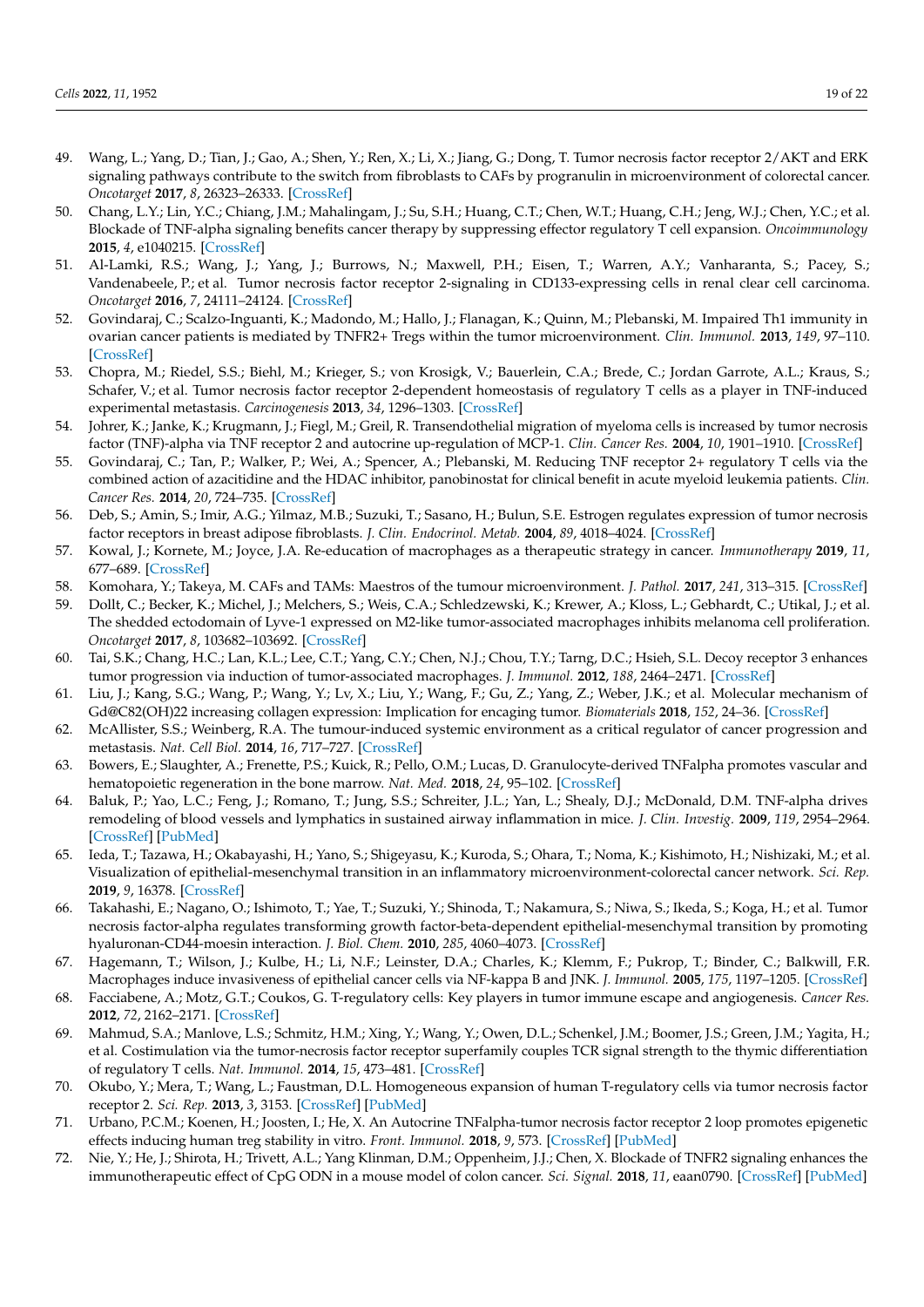- <span id="page-19-24"></span>73. Torrey, H.; Butterworth, J.; Mera, T.; Okubo, Y.; Wang, L.; Baum, D.; Defusco, A.; Plager, S.; Warden, S.; Huang, D.; et al. Targeting TNFR2 with antagonistic antibodies inhibits proliferation of ovarian cancer cells and tumor-associated Tregs. *Sci. Signal.* **2017**, *10*, eaaf8608. [\[CrossRef\]](http://doi.org/10.1126/scisignal.aaf8608) [\[PubMed\]](http://www.ncbi.nlm.nih.gov/pubmed/28096513)
- <span id="page-19-23"></span>74. Torrey, H.; Khodadoust, M.; Tran, L.; Baum, D.; Defusco, A.; Kim, Y.H.; Faustman, D.L. Targeted killing of TNFR2-expressing tumor cells and Tregs by TNFR2 antagonistic antibodies in advanced Sezary syndrome. *Leukemia* **2019**, *33*, 1206–1218. [\[CrossRef\]](http://doi.org/10.1038/s41375-018-0292-9)
- <span id="page-19-0"></span>75. Yan, F.; Du, R.; Wei, F.; Zhao, H.; Yu, J.; Wang, C.; Zhan, Z.; Ding, T.; Ren, X.; Chen, X.; et al. Expression of TNFR2 by regulatory T cells in peripheral blood is correlated with clinical pathology of lung cancer patients. *Cancer Immunol. Immunother.* **2015**, *64*, 1475–1485. [\[CrossRef\]](http://doi.org/10.1007/s00262-015-1751-z)
- <span id="page-19-1"></span>76. Chen, X.; Subleski, J.J.; Kopf, H.; Howard, O.M.; Mannel, D.N.; Oppenheim, J.J. Cutting edge: Expression of TNFR2 defines a maximally suppressive subset of mouse CD4+CD25+FoxP3+ T regulatory cells: Applicability to tumor-infiltrating T regulatory cells. *J. Immunol.* **2008**, *180*, 6467–6471. [\[CrossRef\]](http://doi.org/10.4049/jimmunol.180.10.6467)
- <span id="page-19-2"></span>77. Kim, E.Y.; Teh, S.J.; Yang, J.; Chow, M.T.; Teh, H.S. TNFR2-deficient memory CD8 T cells provide superior protection against tumor cell growth. *J. Immunol.* **2009**, *183*, 6051–6057. [\[CrossRef\]](http://doi.org/10.4049/jimmunol.0803482)
- <span id="page-19-3"></span>78. Nagaraj, S.; Gabrilovich, D.I. Regulation of suppressive function of myeloid-derived suppressor cells by CD4+ T cells. *Semin Cancer Biol.* **2012**, *22*, 282–288. [\[CrossRef\]](http://doi.org/10.1016/j.semcancer.2012.01.010)
- <span id="page-19-4"></span>79. Hu, X.; Li, B.; Li, X.; Zhao, X.; Wan, L.; Lin, G.; Yu, M.; Wang, J.; Jiang, X.; Feng, W.; et al. Transmembrane TNF-alpha promotes suppressive activities of myeloid-derived suppressor cells via TNFR2. *J. Immunol.* **2014**, *192*, 1320–1331. [\[CrossRef\]](http://doi.org/10.4049/jimmunol.1203195)
- <span id="page-19-5"></span>80. Zhao, X.; Rong, L.; Zhao, X.; Li, X.; Liu, X.; Deng, J.; Wu, H.; Xu, X.; Erben, U.; Wu, P.; et al. TNF signaling drives myeloid-derived suppressor cell accumulation. *J. Clin. Investig.* **2012**, *122*, 4094–4104. [\[CrossRef\]](http://doi.org/10.1172/JCI64115)
- <span id="page-19-6"></span>81. Ba, H.; Li, B.; Li, X.; Li, C.; Feng, A.; Zhu, Y.; Wang, J.; Li, Z.; Yin, B. Transmembrane tumor necrosis factor-alpha promotes the recruitment of MDSCs to tumor tissue by upregulating CXCR4 expression via TNFR2. *Int. Immunopharmacol.* **2017**, *44*, 143–152. [\[CrossRef\]](http://doi.org/10.1016/j.intimp.2016.12.028)
- <span id="page-19-7"></span>82. Xu, J.; Chakrabarti, A.K.; Tan, J.L.; Ge, L.; Gambotto, A.; Vujanovic, N.L. Essential role of the TNF-TNFR2 cognate interaction in mouse dendritic cell-natural killer cell crosstalk. *Blood* **2007**, *109*, 3333–3341. [\[CrossRef\]](http://doi.org/10.1182/blood-2006-06-026385)
- <span id="page-19-8"></span>83. Onizawa, M.; Nagaishi, T.; Kanai, T.; Nagano, K.; Oshima, S.; Nemoto, Y.; Yoshioka, A.; Totsuka, T.; Okamoto, R.; Nakamura, T.; et al. Signaling pathway via TNF-alpha/NF-kappaB in intestinal epithelial cells may be directly involved in colitis-associated carcinogenesis. *Am. J. Physiol. Gastrointest. Liver Physiol.* **2009**, *296*, G850–G859. [\[CrossRef\]](http://doi.org/10.1152/ajpgi.00071.2008)
- <span id="page-19-9"></span>84. Suzuki, M.; Nagaishi, T.; Yamazaki, M.; Onizawa, M.; Watabe, T.; Sakamaki, Y.; Ichinose, S.; Totsuka, M.; Oshima, S.; Okamoto, R.; et al. Myosin light chain kinase expression induced via tumor necrosis factor receptor 2 signaling in the epithelial cells regulates the development of colitis-associated carcinogenesis. *PLoS ONE* **2014**, *9*, e88369. [\[CrossRef\]](http://doi.org/10.1371/journal.pone.0088369)
- <span id="page-19-10"></span>85. Meng, Y.; Zhao, Q.; An, L.; Jiao, S.; Li, R.; Sang, Y.; Liao, J.; Nie, P.; Wen, F.; Ju, J.; et al. A TNFR2-hnRNPK axis promotes primary liver cancer development via activation of YAP Signaling in hepatic progenitor cells. *Cancer Res.* **2021**, *81*, 3036–3050. [\[CrossRef\]](http://doi.org/10.1158/0008-5472.CAN-20-3175)
- <span id="page-19-11"></span>86. He, L.; Bhat, K.; Duhacheck-Muggy, S.; Ioannidis, A.; Zhang, L.; Nguyen, N.T.; Moatamed, N.A.; Pajonk, F. Tumor necrosis factor receptor signaling modulates carcinogenesis in a mouse model of breast cancer. *Neoplasia* **2021**, *23*, 197–209. [\[CrossRef\]](http://doi.org/10.1016/j.neo.2020.12.007)
- <span id="page-19-12"></span>87. Hanahan, D.; Weinberg, R.A. Hallmarks of cancer: The next generation. *Cell* **2011**, *144*, 646–674. [\[CrossRef\]](http://doi.org/10.1016/j.cell.2011.02.013)
- <span id="page-19-13"></span>88. Bayik, D.; Lathia, J.D. Cancer stem cell-immune cell crosstalk in tumour progression. *Nat. Rev. Cancer* **2021**, *21*, 526–536. [\[CrossRef\]](http://doi.org/10.1038/s41568-021-00366-w)
- <span id="page-19-14"></span>89. Xiang, Q.; Yang, B.; Li, L.; Qiu, B.; Qiu, C.; Gao, X.B.; Zhou, H.J.; Min, W. Critical role of Lin28-TNFR2 signalling in cardiac stem cell activation and differentiation. *J. Cell Mol. Med.* **2019**, *23*, 2943–2953. [\[CrossRef\]](http://doi.org/10.1111/jcmm.14202)
- <span id="page-19-15"></span>90. Madsen, P.M.; Motti, D.; Karmally, S.; Szymkowski, D.E.; Lambertsen, K.L.; Bethea, J.R.; Brambilla, R. Oligodendroglial TNFR2 Mediates Membrane TNF-Dependent Repair in Experimental Autoimmune Encephalomyelitis by Promoting Oligodendrocyte Differentiation and Remyelination. *J. Neurosci.* **2016**, *36*, 5128–5143. [\[CrossRef\]](http://doi.org/10.1523/JNEUROSCI.0211-16.2016)
- <span id="page-19-16"></span>91. Paris, J.; Morgan, M.; Campos, J.; Spencer, G.J.; Shmakova, A.; Ivanova, I.; Mapperley, C.; Lawson, H.; Wotherspoon, D.A.; Sepulveda, C.; et al. Targeting the RNA m(6)A Reader YTHDF2 Selectively Compromises Cancer Stem Cells in Acute Myeloid Leukemia. *Cell Stem Cell* **2019**, *25*, 137–148.e6. [\[CrossRef\]](http://doi.org/10.1016/j.stem.2019.03.021)
- <span id="page-19-17"></span>92. Bradley, J.R.; Wang, J.; Pacey, S.; Warren, A.Y.; Pober, J.S.; Al-Lamki, R.S. Tumor necrosis factor receptor-2 signaling pathways promote survival of cancer stem-like CD133(+) cells in clear cell renal carcinoma. *FASEB Bioadv.* **2020**, *2*, 126–144. [\[CrossRef\]](http://doi.org/10.1096/fba.2019-00071)
- <span id="page-19-18"></span>93. Zhang, W.; Ramdas, L.; Shen, W.; Song, S.W.; Hu, L.; Hamilton, S.R. Apoptotic response to 5-fluorouracil treatment is mediated by reduced polyamines, non-autocrine Fas ligand and induced tumor necrosis factor receptor 2. *Cancer Biol. Ther.* **2003**, *2*, 572–578. [\[CrossRef\]](http://doi.org/10.4161/cbt.2.5.532)
- <span id="page-19-19"></span>94. Sprowl, J.A.; Reed, K.; Armstrong, S.R.; Lanner, C.; Guo, B.; Kalatskaya, I.; Stein, L.; Hembruff, S.L.; Tam, A.; Parissenti, A.M. Alterations in tumor necrosis factor signaling pathways are associated with cytotoxicity and resistance to taxanes: A study in isogenic resistant tumor cells. *Breast Cancer Res.* **2012**, *14*, R2. [\[CrossRef\]](http://doi.org/10.1186/bcr3083)
- <span id="page-19-20"></span>95. Tirosh, I.; Izar, B.; Prakadan, S.M.; Wadsworth, M.H., 2nd; Treacy, D.; Trombetta, J.J.; Rotem, A.; Rodman, C.; Lian, C.; Murphy, G.; et al. Dissecting the multicellular ecosystem of metastatic melanoma by single-cell RNA-seq. *Science* **2016**, *352*, 189–196. [\[CrossRef\]](http://doi.org/10.1126/science.aad0501)
- <span id="page-19-21"></span>96. DeRogatis, J.M.; Viramontes, K.M.; Neubert, E.N.; Henriquez, M.L.; Guerrero-Juarez, C.F.; Tinoco, R. Targeting the PSGL-1 Immune Checkpoint Promotes Immunity to PD-1-Resistant Melanoma. *Cancer Immunol. Res.* **2022**, *10*, 612–625. [\[CrossRef\]](http://doi.org/10.1158/2326-6066.CIR-21-0690)
- <span id="page-19-22"></span>97. Mayer, L.S.; Orlowski, R.J.; Giles, J.; Benci, J.L.; Ellis, G.; Deng, G.; Attanasio, J.; Chen, Z.; Bengsch, B.; Kahn, O.; et al. Targeting TNFR2 to overcome acquired adaptive resistance to immune checkpoint blockade. *J. Immunol.* **2020**, *204*, 165.42.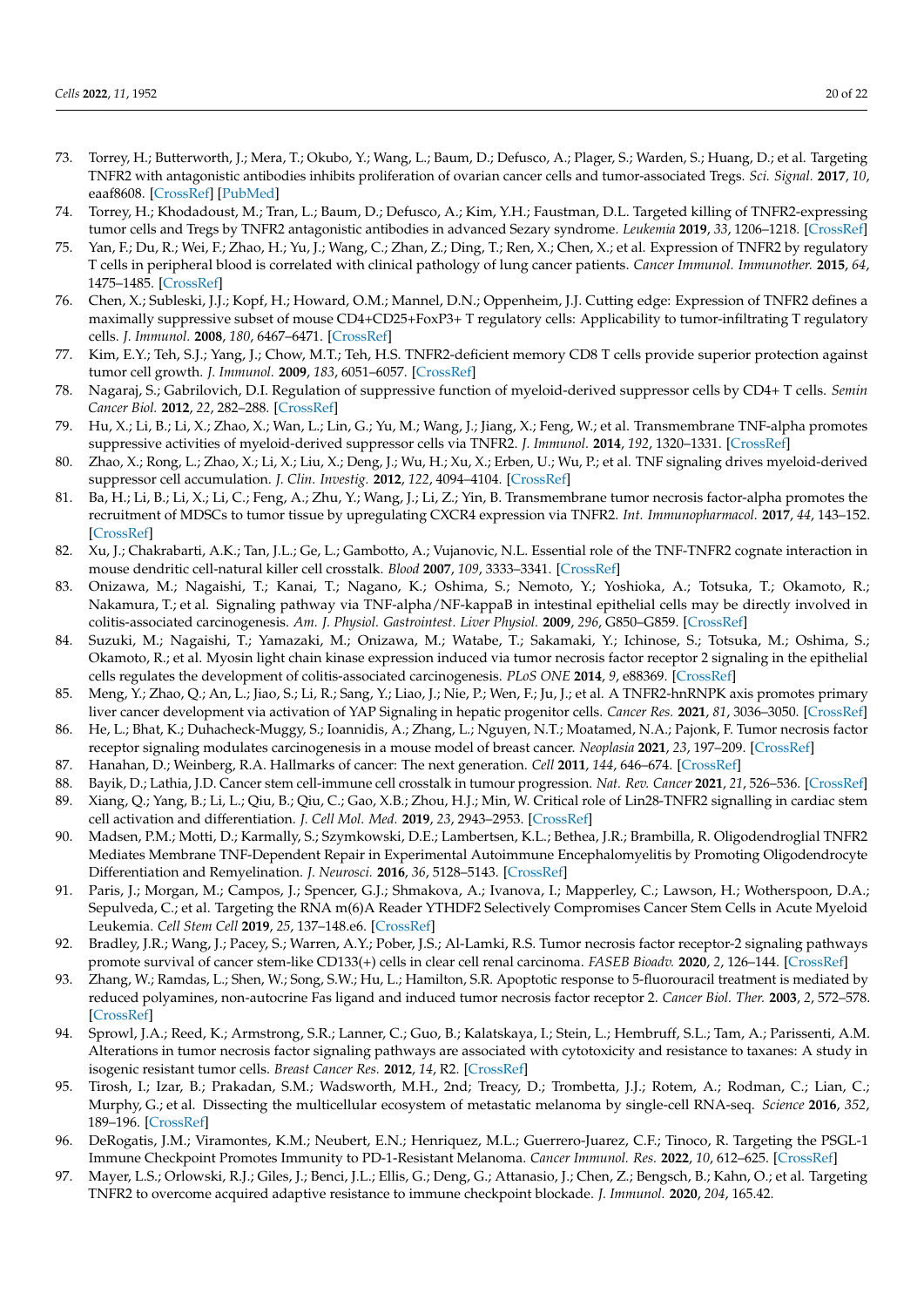- <span id="page-20-0"></span>98. Case, K.; Tran, L.; Yang, M.; Zheng, H.; Kuhtreiber, W.M.; Faustman, D.L. TNFR2 blockade alone or in combination with PD-1 blockade shows therapeutic efficacy in murine cancer models. *J. Leukoc. Biol.* **2020**, *107*, 981–991. [\[CrossRef\]](http://doi.org/10.1002/JLB.5MA0420-375RRRRR)
- <span id="page-20-1"></span>99. Chen, X.; Oppenheim, J.J. Targeting TNFR2, an immune checkpoint stimulator and oncoprotein, is a promising treatment for cancer. *Sci. Signal.* **2017**, *10*, eaal2328. [\[CrossRef\]](http://doi.org/10.1126/scisignal.aal2328) [\[PubMed\]](http://www.ncbi.nlm.nih.gov/pubmed/28096506)
- <span id="page-20-2"></span>100. Govindaraj, C.; Madondo, M.; Kong, Y.Y.; Tan, P.; Wei, A.; Plebanski, M. Lenalidomide-based maintenance therapy reduces TNF receptor 2 on CD4 T cells and enhances immune effector function in acute myeloid leukemia patients. *Am. J. Hematol.* **2014**, *89*, 795–802. [\[CrossRef\]](http://doi.org/10.1002/ajh.23746) [\[PubMed\]](http://www.ncbi.nlm.nih.gov/pubmed/24757092)
- <span id="page-20-3"></span>101. Goo, K.; Uy, R.; Roswarski, J. Azacitidine-associated pleuropericardial effusion in myelodysplastic syndrome: A case report. *J. Oncol. Pharm. Pract.* **2019**, *25*, 1248–1252. [\[CrossRef\]](http://doi.org/10.1177/1078155218784762)
- <span id="page-20-4"></span>102. Chen, X.; Wu, X.; Zhou, Q.; Howard, O.M.; Netea, M.G.; Oppenheim, J.J. TNFR2 is critical for the stabilization of the CD4+Foxp3+ regulatory T. cell phenotype in the inflammatory environment. *J. Immunol.* **2013**, *190*, 1076–1084. [\[CrossRef\]](http://doi.org/10.4049/jimmunol.1202659)
- <span id="page-20-5"></span>103. Da Silva Almeida, A.C.; Abate, F.; Khiabanian, H.; Martinez-Escala, E.; Guitart, J.; Tensen, C.P.; Vermeer, M.H.; Rabadan, R.; Ferrando, A.; Palomero, T. The mutational landscape of cutaneous T cell lymphoma and Sezary syndrome. *Nat. Genet.* **2015**, *47*, 1465–1470. [\[CrossRef\]](http://doi.org/10.1038/ng.3442)
- <span id="page-20-6"></span>104. Ahluwalia, M.S.; Bou-Anak, S.; Burgett, M.E.; Sarmey, N.; Khosla, D.; Dahiya, S.; Weil, R.J.; Bae, E.; Huang, P.; McGraw, M.; et al. Correlation of higher levels of soluble TNF-R1 with a shorter survival, independent of age, in recurrent glioblastoma. *J. Neurooncol.* **2017**, *131*, 449–458. [\[CrossRef\]](http://doi.org/10.1007/s11060-016-2319-2)
- <span id="page-20-7"></span>105. Xiao, C.; Beitler, J.J.; Higgins, K.A.; Glazer, T.; Huynh, L.K.; Paul, S.; Felger, J.C.; Wommack, E.C.; Saba, N.F.; Shin, D.M.; et al. Associations among human papillomavirus, inflammation, and fatigue in patients with head and neck cancer. *Cancer* **2018**, *124*, 3163–3170. [\[CrossRef\]](http://doi.org/10.1002/cncr.31537)
- <span id="page-20-8"></span>106. Yang, F.; Zhao, Z.; Zhao, N. Clinical implications of tumor necrosis factor receptor 2 in breast cancer. *Oncol. Lett.* **2017**, *14*, 2393–2398. [\[CrossRef\]](http://doi.org/10.3892/ol.2017.6410)
- <span id="page-20-9"></span>107. Cui, L.F.; Guo, X.J.; Wei, J.; Liu, F.F.; Fan, Y.; Lang, R.G.; Gu, F.; Zhang, X.M.; Fu, L. Overexpression of TNF-alpha and TNFRII in invasive micropapillary carcinoma of the breast: Clinicopathological correlations. *Histopathology* **2008**, *53*, 381–388. [\[CrossRef\]](http://doi.org/10.1111/j.1365-2559.2008.03128.x)
- <span id="page-20-10"></span>108. Ghods, A.; Ghaderi, A.; Shariat, M.; Talei, A.R.; Mehdipour, F. TNFR2 but not TNFR1 is the main TNFR expressed by B and T lymphocytes in breast cancer draining lymph nodes. *Immunol. Lett.* **2019**, *209*, 36–44. [\[CrossRef\]](http://doi.org/10.1016/j.imlet.2019.03.013)
- <span id="page-20-11"></span>109. Liu, Z.; Ma, C.; Ma, G.; Sun, X.; Liu, J.; Li, S.; Liu, K.; Wang, J.; Yang, D. High expression of tumor necrosis factor receptor 2 in tissue is associated with progression and prognosis of esophageal squamous cell carcinoma. *Hum. Pathol.* **2018**, *80*, 179–185. [\[CrossRef\]](http://doi.org/10.1016/j.humpath.2018.03.027)
- <span id="page-20-12"></span>110. Grote, V.A.; Kaaks, R.; Nieters, A.; Tjonneland, A.; Halkjaer, J.; Overvad, K.; Skjelbo Nielsen, M.R.; Boutron-Ruault, M.C.; Clavel-Chapelon, F.; Racine, A.; et al. Inflammation marker and risk of pancreatic cancer: A nested case-control study within the EPIC cohort. *Br. J. Cancer* **2012**, *106*, 1866–1874. [\[CrossRef\]](http://doi.org/10.1038/bjc.2012.172)
- <span id="page-20-13"></span>111. Hamaguchi, T.; Denda, T.; Kudo, T.; Sugimoto, N.; Ura, T.; Yamazaki, K.; Fujii, H.; Kajiwara, T.; Nakajima, T.E.; Takahashi, S.; et al. Exploration of potential prognostic biomarkers in aflibercept plus FOLFIRI in Japanese patients with metastatic colorectal cancer. *Cancer Sci.* **2019**, *110*, 3565–3572. [\[CrossRef\]](http://doi.org/10.1111/cas.14198)
- <span id="page-20-14"></span>112. Babic, A.; Shah, S.M.; Song, M.; Wu, K.; Meyerhardt, J.A.; Ogino, S.; Yuan, C.; Giovannucci, E.L.; Chan, A.T.; Stampfer, M.J.; et al. Soluble tumour necrosis factor receptor type II and survival in colorectal cancer. *Br. J. Cancer* **2016**, *114*, 995–1002. [\[CrossRef\]](http://doi.org/10.1038/bjc.2016.85)
- <span id="page-20-15"></span>113. Dobrzycka, B.; Terlikowski, S.J.; Garbowicz, M.; Niklinska, W.; Bernaczyk, P.S.; Niklinski, J.; Kinalski, M.; Chyczewski, L. Tumor necrosis factor-alpha and its receptors in epithelial ovarian cancer. *Folia Histochem. Cytobiol.* **2009**, *47*, 609–613. [\[CrossRef\]](http://doi.org/10.2478/v10042-008-0117-1)
- <span id="page-20-16"></span>114. Zhang, T.; Jiao, J.; Jiao, X.; Zhao, L.; Tian, X.; Zhang, Q.; Ma, D.; Cui, B. Aberrant frequency of TNFR2(+) Treg and related cytokines in patients with CIN and cervical cancer. *Oncotarget* **2018**, *9*, 5073–5083. [\[CrossRef\]](http://doi.org/10.18632/oncotarget.23581)
- <span id="page-20-17"></span>115. Gadducci, A.; Ferdeghini, M.; Fanucchi, A.; Annicchiarico, C.; Prato, B.; Prontera, C.; Facchini, V.; Genazzani, A.R. Serum levels of soluble receptors for tumor necrosis factor (p55 and p75 sTNFr) in endometrial cancer. *Anticancer Res.* **1996**, *16*, 3125–3128.
- <span id="page-20-18"></span>116. Dossus, L.; Becker, S.; Rinaldi, S.; Lukanova, A.; Tjonneland, A.; Olsen, A.; Overvad, K.; Chabbert-Buffet, N.; Boutron-Ruault, M.C.; Clavel-Chapelon, F.; et al. Tumor necrosis factor (TNF)-alpha, soluble TNF receptors and endometrial cancer risk: The EPIC study. *Int. J. Cancer* **2011**, *129*, 2032–2037. [\[CrossRef\]](http://doi.org/10.1002/ijc.25840)
- <span id="page-20-19"></span>117. Gu, Y.; Shore, R.E.; Arslan, A.A.; Koenig, K.L.; Liu, M.; Ibrahim, S.; Lokshin, A.E.; Zeleniuch-Jacquotte, A. Circulating cytokines and risk of B-cell non-Hodgkin lymphoma: A prospective study. *Cancer Causes Control* **2010**, *21*, 1323–1333. [\[CrossRef\]](http://doi.org/10.1007/s10552-010-9560-3)
- <span id="page-20-20"></span>118. Purdue, M.P.; Hofmann, J.N.; Kemp, T.J.; Chaturvedi, A.K.; Lan, Q.; Park, J.H.; Pfeiffer, R.M.; Hildesheim, A.; Pinto, L.A.; Rothman, N. A prospective study of 67 serum immune and inflammation markers and risk of non-Hodgkin lymphoma. *Blood* **2013**, *122*, 951–957. [\[CrossRef\]](http://doi.org/10.1182/blood-2013-01-481077)
- <span id="page-20-21"></span>119. Yang, M.; Tran, L.; Torrey, H.; Song, Y.; Perkins, H.; Case, K.; Zheng, H.; Takahashi, H.; Kuhtreiber, W.M.; Faustman, D.L. Optimizing TNFR2 antagonism for immunotherapy with tumor microenvironment specificity. *J. Leukoc. Biol.* **2020**, *107*, 971–980. [\[CrossRef\]](http://doi.org/10.1002/JLB.5AB0320-415RRRRR) [\[PubMed\]](http://www.ncbi.nlm.nih.gov/pubmed/32202358)
- <span id="page-20-22"></span>120. Tam, E.M.; Fulton, R.B.; Sampson, J.F.; Muda, M.; Camblin, A.; Richards, J.; Koshkaryev, A.; Tang, J.; Kurella, V.; Jiao, Y.; et al. Antibody-mediated targeting of TNFR2 activates CD8(+) T cells in mice and promotes antitumor immunity. *Sci. Transl. Med.* **2019**, *11*, eaax0720. [\[CrossRef\]](http://doi.org/10.1126/scitranslmed.aax0720) [\[PubMed\]](http://www.ncbi.nlm.nih.gov/pubmed/31578241)